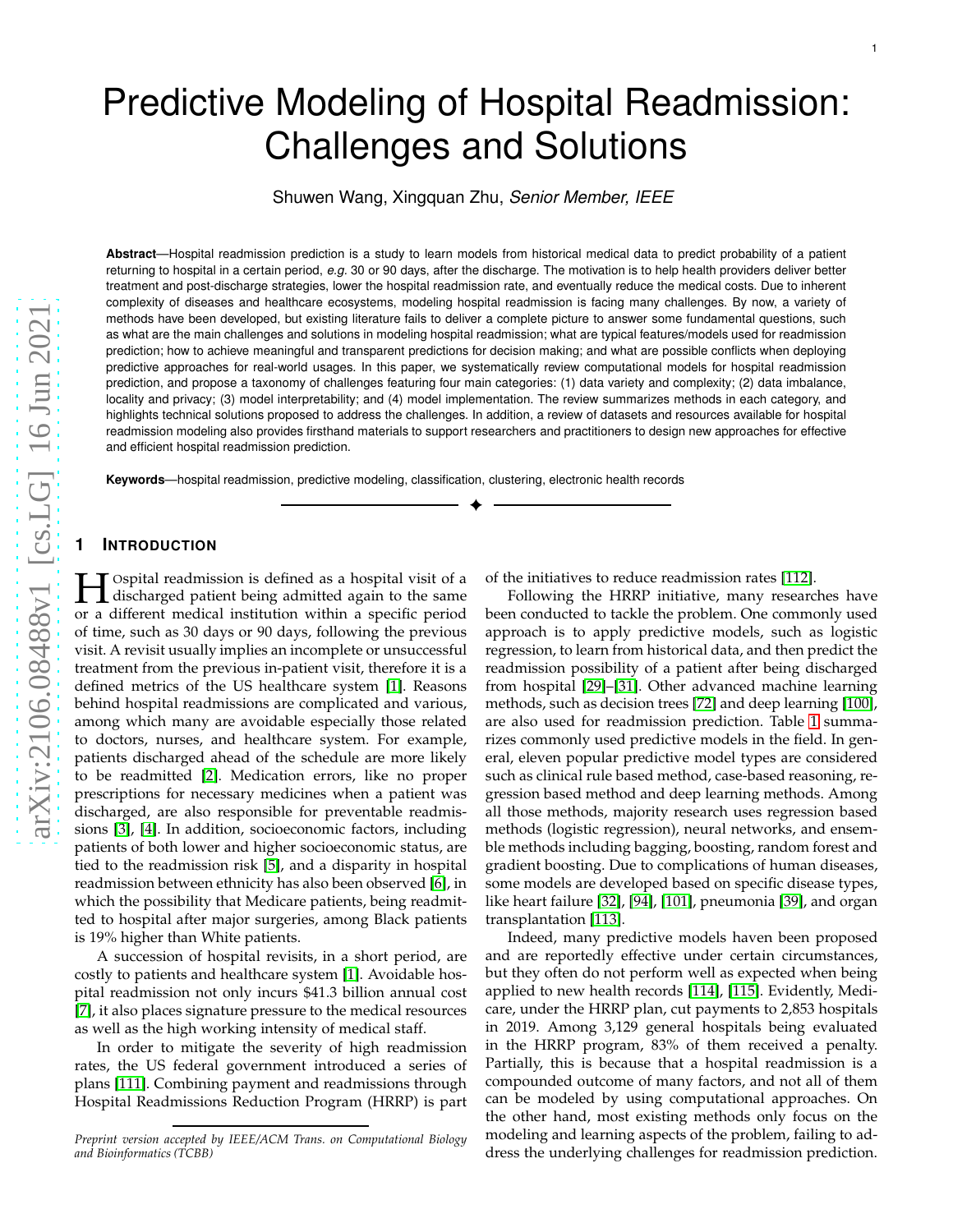<span id="page-1-0"></span>

| LACE Index, HOSPITAL score, B Score [8]-<br>High transparency & interpretability<br>Low accuracy & limited discriminative<br>Clinical rule based meth-<br>[27]<br>ods<br>power<br>$k$ -NN classifiers [28]<br>Time-consuming with high-dimensional<br>Case-based reasoning<br>High interpretability. Easy to maintain &<br>medical data<br>adapt to changes<br>Easy to interpret & efficient to train with<br>Logistic Regress [6], [8], [9], [11], [14], [16]-<br>Ineffective for modeling nonlinear rela-<br>Regression based meth-<br>$[19]$ , $[22]$ , $[29]$ - $[71]$<br>large patient records<br>tionships<br>ods<br>Decision tree, Classification and regression<br>Decision tree methods<br>Transparency & Interpretability. Auto-<br>Unstable & sensitive to data. Low accu- |  |
|---------------------------------------------------------------------------------------------------------------------------------------------------------------------------------------------------------------------------------------------------------------------------------------------------------------------------------------------------------------------------------------------------------------------------------------------------------------------------------------------------------------------------------------------------------------------------------------------------------------------------------------------------------------------------------------------------------------------------------------------------------------------------------------|--|
|                                                                                                                                                                                                                                                                                                                                                                                                                                                                                                                                                                                                                                                                                                                                                                                       |  |
|                                                                                                                                                                                                                                                                                                                                                                                                                                                                                                                                                                                                                                                                                                                                                                                       |  |
|                                                                                                                                                                                                                                                                                                                                                                                                                                                                                                                                                                                                                                                                                                                                                                                       |  |
|                                                                                                                                                                                                                                                                                                                                                                                                                                                                                                                                                                                                                                                                                                                                                                                       |  |
|                                                                                                                                                                                                                                                                                                                                                                                                                                                                                                                                                                                                                                                                                                                                                                                       |  |
|                                                                                                                                                                                                                                                                                                                                                                                                                                                                                                                                                                                                                                                                                                                                                                                       |  |
|                                                                                                                                                                                                                                                                                                                                                                                                                                                                                                                                                                                                                                                                                                                                                                                       |  |
| tree (CART) [9], [14], [50], [63], [67], [72]-<br>matic identifying important factors<br>racy                                                                                                                                                                                                                                                                                                                                                                                                                                                                                                                                                                                                                                                                                         |  |
| [75]                                                                                                                                                                                                                                                                                                                                                                                                                                                                                                                                                                                                                                                                                                                                                                                  |  |
| Bayesian methods<br>Naive bayes, Bayesian conditional proba-<br>Computationally expensive & low accu-<br>Transparency<br>& incorporate<br>domain                                                                                                                                                                                                                                                                                                                                                                                                                                                                                                                                                                                                                                      |  |
| bility [9], [51], [63], [72], [76], [77], [77]–[81]<br>knowledge<br>racy                                                                                                                                                                                                                                                                                                                                                                                                                                                                                                                                                                                                                                                                                                              |  |
| High accuracy & effective for high dimen-<br>Neural networks<br>multi-layer neural networks, RBF network<br>training efficiency. Poor trans-<br>Low                                                                                                                                                                                                                                                                                                                                                                                                                                                                                                                                                                                                                                   |  |
| $\left[ 15\right] ,\left[ 40\right] ,\left[ 63\right] ,\left[ 77\right] ,\left[ 79\right] ,\left[ 82\right] -\left[ 86\right]$<br>sional data<br>parency & interpretability                                                                                                                                                                                                                                                                                                                                                                                                                                                                                                                                                                                                           |  |
| Margin classifiers & ker-<br>Model complex high-dimensional patient<br>Low interpretability for clinical decisions<br>Support vector machines (SVM) [14], [16],                                                                                                                                                                                                                                                                                                                                                                                                                                                                                                                                                                                                                       |  |
| nel machines<br>$[18]$ , $[63]$ , $[87]$ – $[93]$<br>records                                                                                                                                                                                                                                                                                                                                                                                                                                                                                                                                                                                                                                                                                                                          |  |
| Ensemble methods<br>Bagging, Boosting, Random forest, Gradi-<br>Improve accuracy over single models<br>High computational costs & lack of trans-                                                                                                                                                                                                                                                                                                                                                                                                                                                                                                                                                                                                                                      |  |
| ent boosting [9], [14], [14], [18], [18], [32],<br>parency due to combined decisions                                                                                                                                                                                                                                                                                                                                                                                                                                                                                                                                                                                                                                                                                                  |  |
| $[67]$ , [78], [87], [89], [90], [90], [92], [94]–[96]                                                                                                                                                                                                                                                                                                                                                                                                                                                                                                                                                                                                                                                                                                                                |  |
| Cost-sensitive classifica-<br>Bayesian optimal decision [28], [97]<br>Tackle imbalanced class distributions &<br>Time-consuming on enormous skewed                                                                                                                                                                                                                                                                                                                                                                                                                                                                                                                                                                                                                                    |  |
| consider medical costs in modeling<br>data<br>tion                                                                                                                                                                                                                                                                                                                                                                                                                                                                                                                                                                                                                                                                                                                                    |  |
| Cannot handle structured data<br>NLP methods<br>Topic models [98]<br>Work with unstructured data like dis-                                                                                                                                                                                                                                                                                                                                                                                                                                                                                                                                                                                                                                                                            |  |
| charge summaries                                                                                                                                                                                                                                                                                                                                                                                                                                                                                                                                                                                                                                                                                                                                                                      |  |
| Deep learning methods<br>CNN, LSTM, deep contextual embedding<br>High accuracy. Modeling complex rela-<br>Long training time for parameter tuning                                                                                                                                                                                                                                                                                                                                                                                                                                                                                                                                                                                                                                     |  |
| & require large volumes of data<br>$[92]$ , $[97]$ , $[99]$ – $[105]$<br>tionships across multiple visits                                                                                                                                                                                                                                                                                                                                                                                                                                                                                                                                                                                                                                                                             |  |
| Hierarchical clustering [106]-[110]<br>Do not require labels. Interpret data dis-<br>Ineffective for high dimensional data<br>Clustering methods                                                                                                                                                                                                                                                                                                                                                                                                                                                                                                                                                                                                                                      |  |
| tributions for large volume data                                                                                                                                                                                                                                                                                                                                                                                                                                                                                                                                                                                                                                                                                                                                                      |  |

A recent study [\[116\]](#page-18-28) systematically reviews 41 readmission prediction models (including 17 models for all patient risk prediction and 24 models for patient specific populations). Their investigations suggest that using Electronic Medical Records (EMR) data have better predictive performance than those using administrative data. However, technical challenges and solutions of readmission prediction still remain unaddressed, and are largely unclear.

The above observations motivate our study to review challenges and solutions for hospital readmission prediction. In order to systematically address the challenges, we propose a taxonomy to categorize selected modeling methods, and summarize how existing approaches handle different challenges. In addition to the review of methodologies, we also outline public datasets available for model building and evaluation. The survey provides a comprehensive review for researchers and practitioners to understand the state-of-the-art in the filed, as well as designing new approaches to tackle hospital readmission prediction.

The rest of the paper is organized as follows. Sec. II proposes a taxonomy of hospital readmission challenge. Secs. III to VI outline each challenge as well as methods used to tackle them, including algorithms, applications, and performance. Public datasets are summarized in Sec. VII, and we conclude the paper in Sec. VIII.

# **2 PROBLEM DEFINITION & TAXONOMY**

## **2.1 Problem Definition**

Formally, we use an  $m$  dimensional vector  $\mathbf{x}_i^{[a_j, d_j]} \in \mathbb{R}^m$ to denote a patient i and his/her  $j<sup>th</sup>$  hospital visit, where  $[a_i, d_j]$  denote admission and discharge/disease time of the  $j^{th}$  visit, respectively. The m dimensional vector includes symptoms, treatment, medical notes, medications, procedures, and a variety of electronic health record (EHR) information of the patient, carried out during the  $j^{th}$  visit. A *hospital readmission* of a patient *i* is referred to a visit *j*, whose admission time  $a_j$  is within a certain window, typically 30 days or 90 days, following the discharge of the previous visit  $d_{j-1}$ , *i.e.*  $a_j - d_{j-1}$  ≤ 30. Given a number of patients and their visit records, hospital readmission prediction **aims** to accurately predict the readmission probability of a patient after being discharged from the current visit.

#### **2.2 Taxonomy of Readmission Prediction Challenges**

Accurate prediction of hospital readmission is a significant challenge, mainly because health records and diseases are inherently complex in nature. For example, not all medical records are organized in feature format, and medical treatments and procedures are complicated making feature engineering a daunting task. Meanwhile, HIPPA (Health Insurance Portability and Accountability Act) regulations and policies also raise challenges for data usage and sharing. In order to carry out systematic review of computational models for hospital readmission prediction, we propose a taxonomy in Fig. [1](#page-2-0) to summarize main technical challenges into two types and four categories: data challenges and model challenges. Data challenges explain the nature of readmission prediction and data related issues for model learning. Model challenges, on the other hand, explain model training, interpretation, and implementation issues.

### *2.2.1 Data Challenges*

Data imbalance, locality and privacy represent the first data challenge for hospital readmission prediction. Databases used for hospital readmission prediction usually contain a large number of patient visit records collected from healthcare providers across disease types, ages, as well as length of in-patient treatment [\[117\]](#page-18-29), [\[118\]](#page-18-30). Although patients' medical records are gathered and presented in details, the class distributions are often imbalanced [\[89\]](#page-18-18) meaning readmission visits are much fewer than normal visits. Such large-scale but imbalanced data is an obstacle for learning accurate predictive models [\[119\]](#page-18-31). In addition to the data imbalance, the regional designation of hospitals adds additional complexity to this issue. Demographics of the hospital served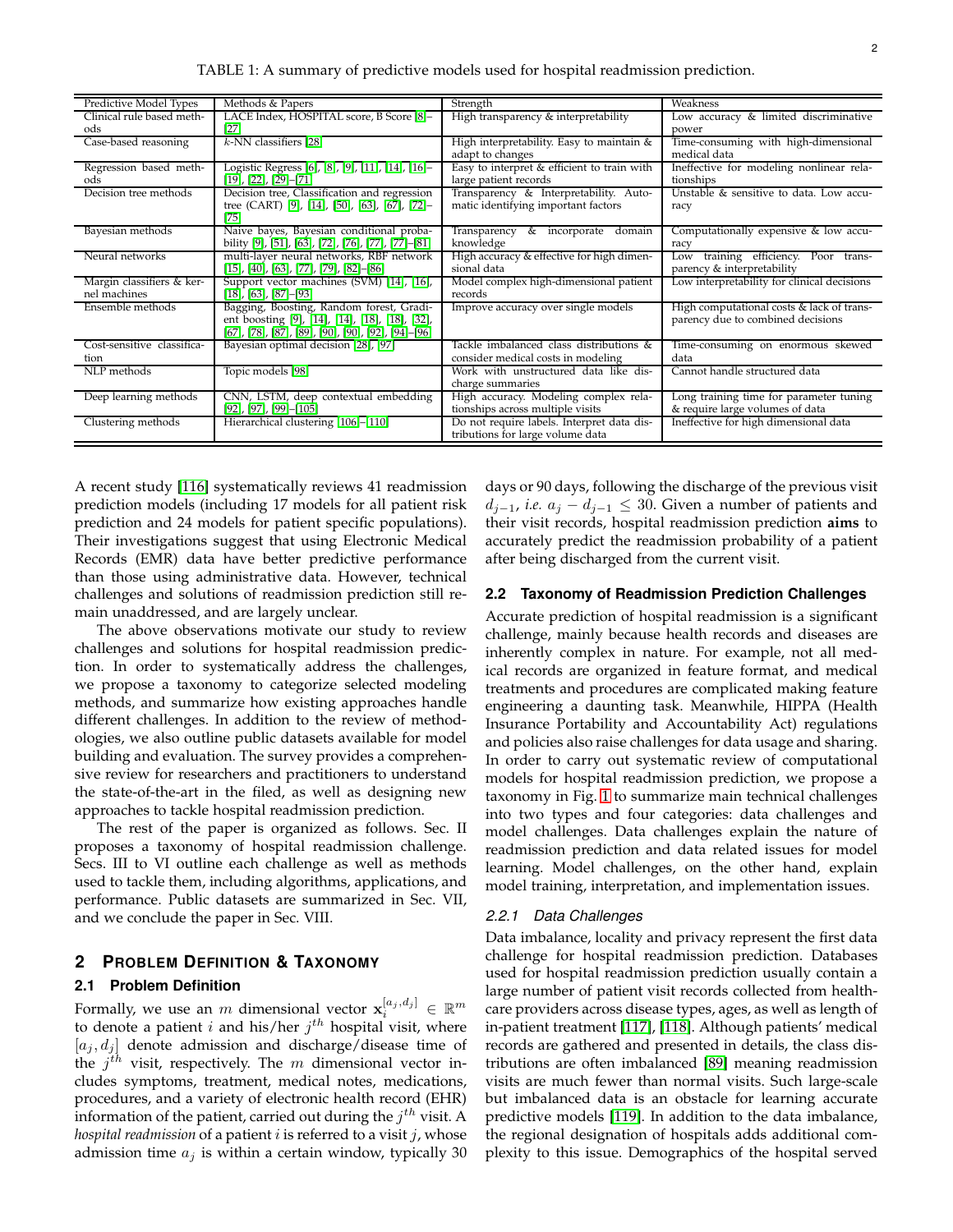<span id="page-2-0"></span>

Fig. 1: A taxonomy of challenges of computational methods for hospital readmission prediction.

regions often have great disparity across regions, where the top two characteristics reflecting the difference are race and average income of the residents. In other words, due to regional restrictions, some hospitals may have majority patients from certain ethnic groups, like Latino or Asian. Such difference greatly prompts the locality of hospital, and further complicates the data challenge. Medical information collected from those hospitals is biased for readmission research. Besides, the income gap between residents also affects medical expenses [\[120\]](#page-18-32), [\[121\]](#page-18-33). Low income cohort may be vulnerable to medical services such as medical insurance, implying that there may exit a higher possibility that they are not willing to continue their medical treatment after discharge, even their conditions do not improve. This resistance to treatment makes the collected data lack integrity, and impose challenges to predictive modeling.

Data variety and complexity is another challenge to predict readmission. In order to train predictive models, it is necessary to collect information/features to characterize object of interest (such as patient, disease, hospitals, patient visits *etc.*). Due to inherent complexity of the healthcare systems, and dependency between readmission and other items, such as diseases, comorbidities, preexisting conditions, *etc.*, a predictive model should consider a variety of data objects for learning [\[101\]](#page-18-4). In addition to the data variety, a hospital readmission is a compounded outcome of many issues, including patient life styles, disease types, hospital treatments *etc.*, making accurate readmission prediction a complex task. Accordingly, data resources and learning may choose to focus on different medical conditions, by using domain segmentation, such as diseasespecific prediction, gender-specific prediction *ect.*.

### *2.2.2 Model Challenges*

At the model level, transparency and conflicts must be properly resolved before predictive models can be put into real-world usages. Interpretability of a model refers to comprehension of model decision process for human understanding [\[122\]](#page-19-0). A model resembling to human perception and decision logic, such as a decision rule or tree, is always preferred in medical domains. From practical aspect, it is also important to understand why some patients are predicted as high risk after being discharged from the hospital while others are not. Many models perform well on benchmark datasets, but their decision logistic is intransparent.

As a result, their performance may deteriorate after being applied to new data, due to the blind decision process.

The second model challenge is to resolve conflicts between models and implementation, such as qualify of services, cost reductions, patient emotion, *etc.*. The HRRP initiative intends to encourage hospitals to reduce their readmission rates [\[123\]](#page-19-1). It is expected that, as unnecessary readmission being reduced, the net income of hospitals can increase significantly [\[124\]](#page-19-2). However, the reduction of hospital readmission does not directly imply better qualify of services. A short-term cost reduction may result in a higher cost in the long run, and jeopardy the HRRP objective. Meanwhile, as more stakeholders are turning to predictive models, patients data are being collected for sharing and analysis [\[125\]](#page-19-3), resulting in increasing privacy concerns [\[126\]](#page-19-4).

# **3 DATA IMBALANCE, LOCALITY AND PRIVACY**

Data imbalance and locality are two common biases in medical data, which are known to impose significant challenge to predictive models [\[83\]](#page-18-34).

#### **3.1 Data Imbalance**

Data imbalance refers to a phenomenon where datasets used to train a predictive model have a biased class distribution. In many cases, one type of samples (*i.e.* positive class) are significantly less than other types of samples. This is partially caused by the reality that disease samples are only a small percentage of the whole population, and naturally results in the class imbalance. Learning models with imbalanced class distributions is defined challenge, because most algorithms are affected by frequency bias and pay more attention to majority class samples [\[127\]](#page-19-5). Data imbalance tends to force the classifier to classify all samples as normal, in order to satisfy the defined objective function, such as minimizing the classification errors [\[128\]](#page-19-6). Common solutions are to rebalance samples in different classes, by manipulating data populations (sampling approaches) or classification outcomes (cost-sensitive learning).

#### *3.1.1 Sampling Approaches*

Sampling approaches change data distributions to balance samples in different groups in order to tackle the data imbalance challenge. Common sampling solutions are to either drop majority class samples, repeat samples from minority class, or create synthetic samples for minority class.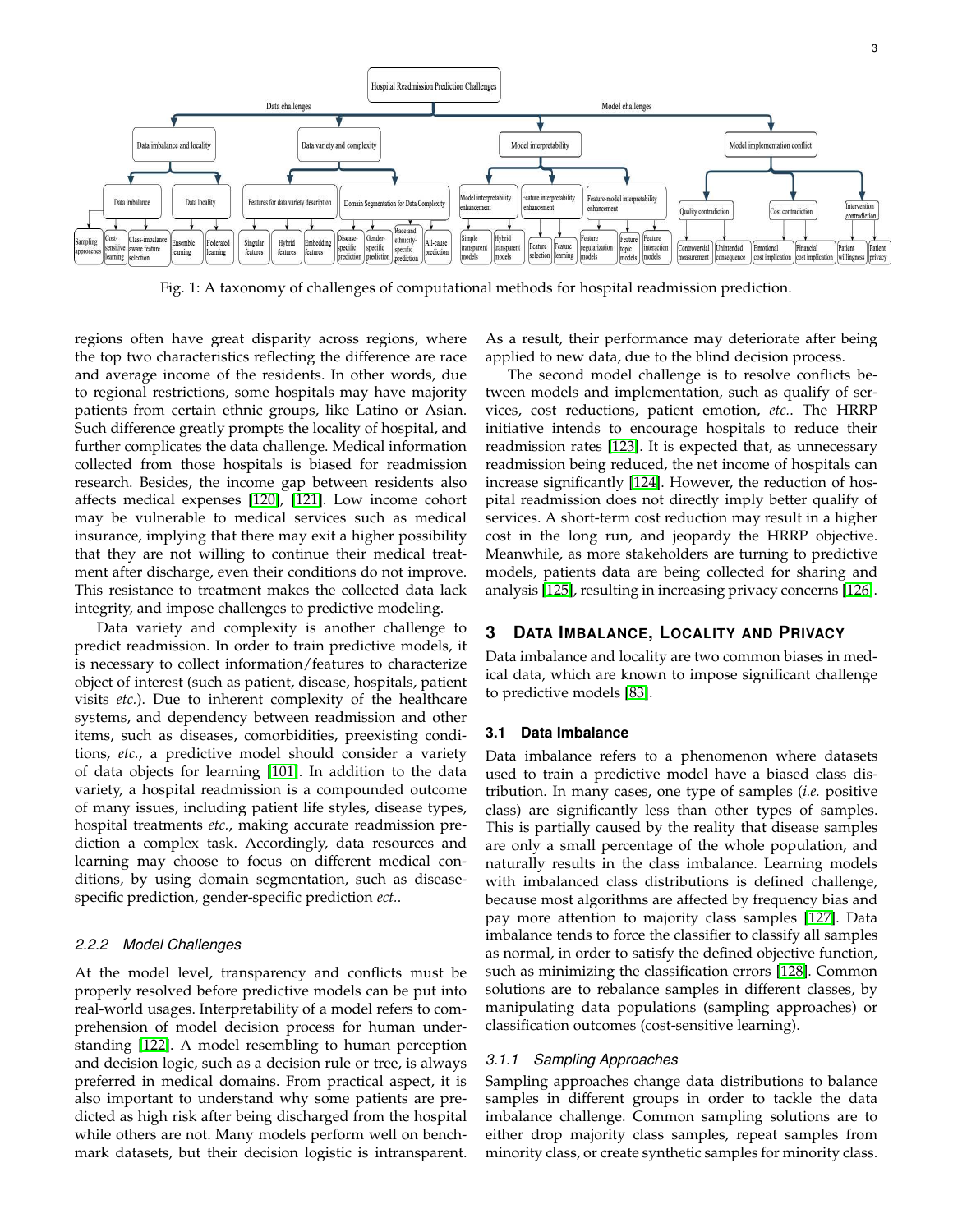•Random Sampling Approaches Random Oversampling (ROS) and Undersampling (RUS) are the simplest ways broadly used in numerous domains, such as hospital readmission prediction and fraud detection. Fig. [2](#page-4-0) describes the sampling methods in which Fig. [2a](#page-4-0) represents the original imbalanced data with blue dots as the prevalent class and orange rectangular as the minority class. Random undersampling, in Fig. [2b,](#page-4-0) involves randomly selecting examples from the majority class and down sampling them in the training dataset according to sampling strategy defined as the ratio of the minority class to majority class. Due to the loss of vast quantities of discarded data, a loss in classification performance can be resulted from the boundary ambiguity between the two classes. Random oversampling, in Fig. [2c,](#page-4-0) duplicates minority samples to form a balanced training set. Due to sample duplication, ROS may lead to over-fitting in the training.

A research study [\[92\]](#page-18-20) using Medical Information Mart for Intensive Care III (MIMIC-III) database [\[129\]](#page-19-7) shows that, by using undersampling, their model achieves 0.642 AUC score for ICU patient readmission. Another study [\[63\]](#page-17-9) investigates RUS sampling and five supervised learning methods, decision trees, naive bayes, logistic regression, neural networks, and support vector machines (SVM) for risk modality and hospital readmission prediction. The results show that, overall, neural networks achieve best performance for both risk modality and hospital readmission prediction. In addition, using AdaBoost to change the weight of instances for learning results in 3% and 6% improvement for readmission and mortality predictions, respectively.

•Synthetic Samples For RUS and ROS sampling, the dropped/duplicated instances are part of the original training data, meaning that there is a potential risk that sampling will introduce information loss or bias. Synthetic sample generation, on the other hand, will generate new samples similar (but not identical) to the training data. Two common approaches to generate synthetic samples are Synthetic Minority Over-sampling Technique (SMOTE) [\[130\]](#page-19-8) and Random Over Sampling Examples (ROSE) [\[131\]](#page-19-9). As shown in Figs. [2d](#page-4-0) and [2e,](#page-4-0) SMOTE is an improvement of Random over sampling approach. A minority class sample  $x$  is randomly selected, with its  $k$  nearest minority class neighbors being determined. Then the synthetic instance is created by choosing one of the  $k$  nearest neighbors  $b$  at random and connecting  $x$  and  $b$  to form a line segment in the feature space. The synthetic instances can be generated as a convex combination of the instances  $x$  and  $b$ . ROSE, on the other hand, generates synthetic samples using a conditional density estimating the positive and negative classes. A randomly selected minority sample is used as the center of a created density function, and synthetic samples are the ones generated from the estimated density functions.

Using SMOTE to generate synthetic instances to balance positive and negative samples for 30 day readmission prediction has been studied [\[102\]](#page-18-35) by using a UCI hospital readmission dataset [\[132\]](#page-19-10). The experiments show exceptionally higher AUC values (0.974) than results from other studies (normally around 0.7 AUC range). One possible reason is that UCI readmission dataset has a relatively balanced sample distributions because 11.2% samples belong to positive class (readmission), whereas in other dataset, such

as National Readmission Database [\[117\]](#page-18-29), the positive ratio is much smaller. By using different sampling approaches, including RUS, ROS, and ROSE, a method [\[90\]](#page-18-19) comparatively studies the three methods using UCI readmission dataset [\[132\]](#page-19-10), using different classifiers, such as SVM, random forest, gradient boosting, and regression and partition trees. The results show that ROSE is significantly worse than other approaches (including original data without any sampling). In addition, RUS and ROS have comparable performance, and both frequently outperform models trained from original imbalanced dataset.

•Random Class Balancing A new technique to tackle data imbalance called Random Balance is proposed inspired by the idea of randomly deciding class proportions [\[133\]](#page-19-11). In this approach, Data sampled from training dataset is used to train every member of the Random Balance ensemble and the augmentation is completed with synthetic samples created by SMOTE. The probabilities of selecting an instance from minority class and majority class are presented in Eq. [\(1](#page-3-0)), where  $N$  is the total samples with  $p$  positive instances and  $n$  negative instances.

<span id="page-3-0"></span>
$$
P_{mi} = \frac{1}{N-3}(N - \frac{p+3}{2} - \frac{1}{p}); P_{ma} = \frac{1}{N-3}(N - \frac{n+3}{2} - \frac{1}{n})
$$
\n(1)

Although preprocessing techniques are usually used to restore the balance of the class proportions to a given level, Random Balance relies on completely random proportions. The key step in this method is that both the size of majority and minority classes is randomly set, followed by SMOTE and Random Undersampling in order to increase or reduce the size to match the ideal class size. This methods alleviates the problem of deleting important examples by being repeated multiple times. Despite its simplicity, this methods outperforms other advanced ensemble methods.

### *3.1.2 Cost-Sensitive Learning*

Data imbalance challenge can also be mitigated through the change of learning algorithms. The ultimate goal of machine learning is to minimize/satisfy the loss function. If the misjudgment loss on minority samples is increased in the loss function, the model can be adjusted to better identify minority samples. Cost sensitive learning is one approach to adjust the loss function of the learning algorithm to make the model sensitive to minority samples.

Cost-sensitive confusion matrix, in Table [2,](#page-4-1) is a common way to adjust the loss function. Instead of treating all misclassification equally, the cost matrix differentiates costs associated to different types of mistakes. For example, in Table [2,](#page-4-1)  $\mu$  is defined as the cost of a single False Positive (FP) and  $\lambda$  is defined as the cost of a single False Negative (FN). In order to support cost-sensitive readmission prediction, one can either apply the cost matrix to the posterior probability (classification outcomes) or the learning objective function to minimize the misclassification costs.

•Posterior Probability Adjustment: In a research [\[28\]](#page-17-6) predicting 30-day readmission for patients with Chronic Obstructive Pulmonary Disease (COPD), the cost matrix is used to adjust the posterior provability for prediction. Assuming x denotes a patient (or a visit) and  $P(True|x)$  denotes the posterior probability of a generic classifier classifying  $x$  as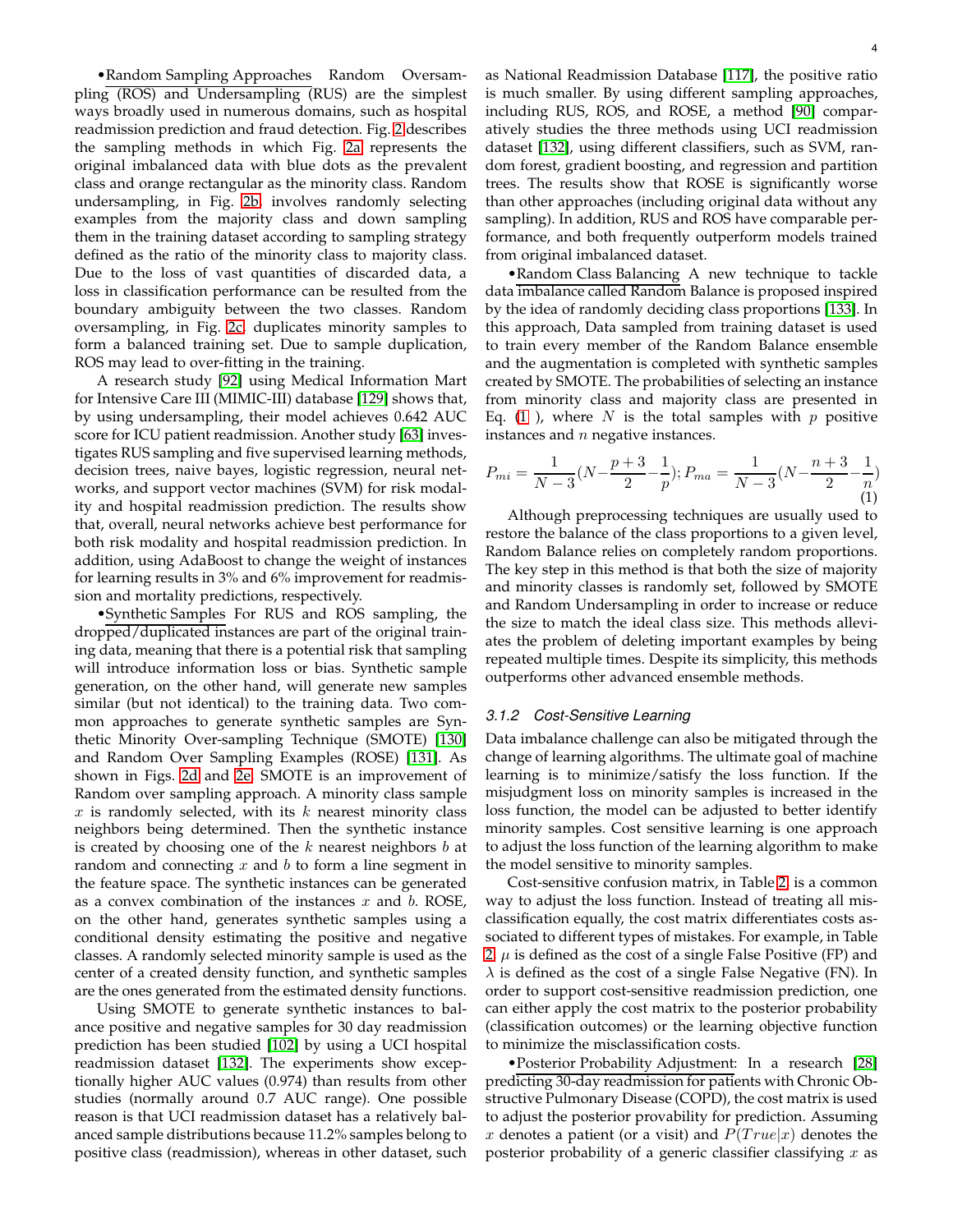<span id="page-4-0"></span>

Fig. 2: (a) A dataset with imbalanced class distributions; (b) random under sampling (RUS); (c) random oversampling (ROS); (d)Synthetic Minority Over-sampling Technique (SMOTE); and (e) Random Over Sampling Examples (ROSE).

<span id="page-4-1"></span>TABLE 2: Cost sensitive confusion matirx.  $\lambda$  and  $\mu$  are positive values denoting misclassification costs between two groups (positive *vs.* negative).

|                 | Predicted positive | Predicted negative |
|-----------------|--------------------|--------------------|
| Actual positive |                    |                    |
| Actual negative |                    |                    |

being a readmission (True), the prediction of readmission is based on the adjustment of posterior probability in Eq. [\(2\)](#page-4-2) where the threshold of classification is presented as  $\frac{\mu}{\lambda+\mu}$ .

<span id="page-4-2"></span>*Prediction* = { True, If 
$$
P(True|x) > \frac{\mu}{\lambda + \mu}
$$
 (2)  
False, Otherwise

By applying the above design to several generic classification models, including Na¨ıve Bayes (NB), Random Forest (RF), Support Vector Machines (SVM), k-Nearest Neighbors (kNN), C4.5, Bagging with REPTree, and Boosting with Decision Stump, their experiments [\[28\]](#page-17-6) show that cost-sensitive classification is effective in minimizing costs and the cost matrix is more desirable than commonly used AUC, when evaluating hospital readmission systems.

•Learning Objective Function Adjustment: In order to directly integrate the costs to the learning, a cost-sensitive formulation [\[97\]](#page-18-22) is used to train a multi-layer perceptron fed by learnt features through convolutional neural networks (CNN) and statistical features via feature embedding to predict hospital readmission. To tackle the misclassification problems of the minority class, the cost sensitive deep neural network (CSDNN) consists of one input layer, one output layer, and multiple hidden layers with fully-connected neurons formulated using weight matrix W. A modified cross entropy is set as the loss function shown in Eq.  $(3)$ , where n is the total number of patients,  $y_i \in \{T, F\}$  denotes the label of a patient  $x_i$ , where True (1) means a readmission or False (0) otherwise.  $P(\hat{y}_i | \mathbf{x}_i, \mathbf{W})$  denotes the posterior probability of the  $i^{th}$  patient, and  $\mathbf{C}(\hat{y}_i, y_i)$  defines the classification cost of  $x_i$  with respect to the current prediction  $y_i$ .

<span id="page-4-3"></span>
$$
\mathcal{L} = -\frac{1}{n} \sum_{i=1}^{n} \log \left[ \sum_{\hat{y}_i \in \{T, F\}} P(\hat{y}_i | \mathbf{x}_i, \mathbf{W}) \mathbf{C}(\hat{y}_i, y_i) \right] + \frac{\lambda}{2} ||\mathbf{W}||_2^2
$$
\n(3)

The above approach is validated on two real-world medical datasets from Barnes-Jewish Hospital and the results prove that their prediction of readmission performs significantly better than several baselines with a much higher Area Under the ROC Curve (0.70 AUC score) than baselines.

#### *3.1.3 Class-imbalance aware feature selection approach*

A readmission prediction algorithm Joint Imbalanced Classification and Feature Selection (JICFS) is proposed to construct the loss function and applied sample weight to handle class-imbalance problem [\[134\]](#page-19-12). To be specific, this approach solves the readmission prediction problem with imbalance class by constructing an improved margin-based loss function, which involves two parameters  $\alpha$  and  $\gamma$  to reduce the weight of loss assigned to easily classified samples.

<span id="page-4-4"></span>
$$
\min_{w \in \mathbb{R}^m} f(w) = \sum_{n=1}^N (\alpha_n \log(1 + \exp(-y_n \gamma(w^T z_n))) / \gamma) + \lambda \|w\|_1
$$
\n(4)

In Eq. [\(4\)](#page-4-4), the class-imbalance aware feature selection approach contains  $\alpha$ ,  $\gamma$  and  $\lambda$  three parameters from objective function to obtain coefficient matrix  $w$  in order to realize feature selection from class-imbalance data. The method was compared with different class-imbalance learning algorithms based on six real-world readmission datasets and it always can achieve better performance on each dataset.

# **3.2 Data Locality and Privacy**

While data imbalance is concerning the learning target (or class labels), data locality, on the other hand, is associated to the sample distributions (or independent variables). At population level, data for readmission prediction might be collected from a local/regional hospital, where the demographics of the patient body naturally introduce bias. At individual level, when collecting data for each patient, the hospital visits used to characterize the patient may also introduce bias. At the ministration level, regularizations also impose restriction for data sharing across hospitals, making it difficult to learn good models from local data.

A study [\[64\]](#page-17-13) considers two types of discharge sampling, first time discharge *vs.* all discharges. In other words, the research compares using a single discharge *vs.* using all discharges of patient visits to represent each patient for learning. Experiments show that using the first discharge per patient underestimates the readmission rate, and may result in misleading measures of model performance.

Common approaches to tackle data locality and privacy are to employ ensemble learning or federated learning. The former trains multiple models from local datasets and combine them for prediction, whereas the latter trains one model from multiple decentralized/localized datasets.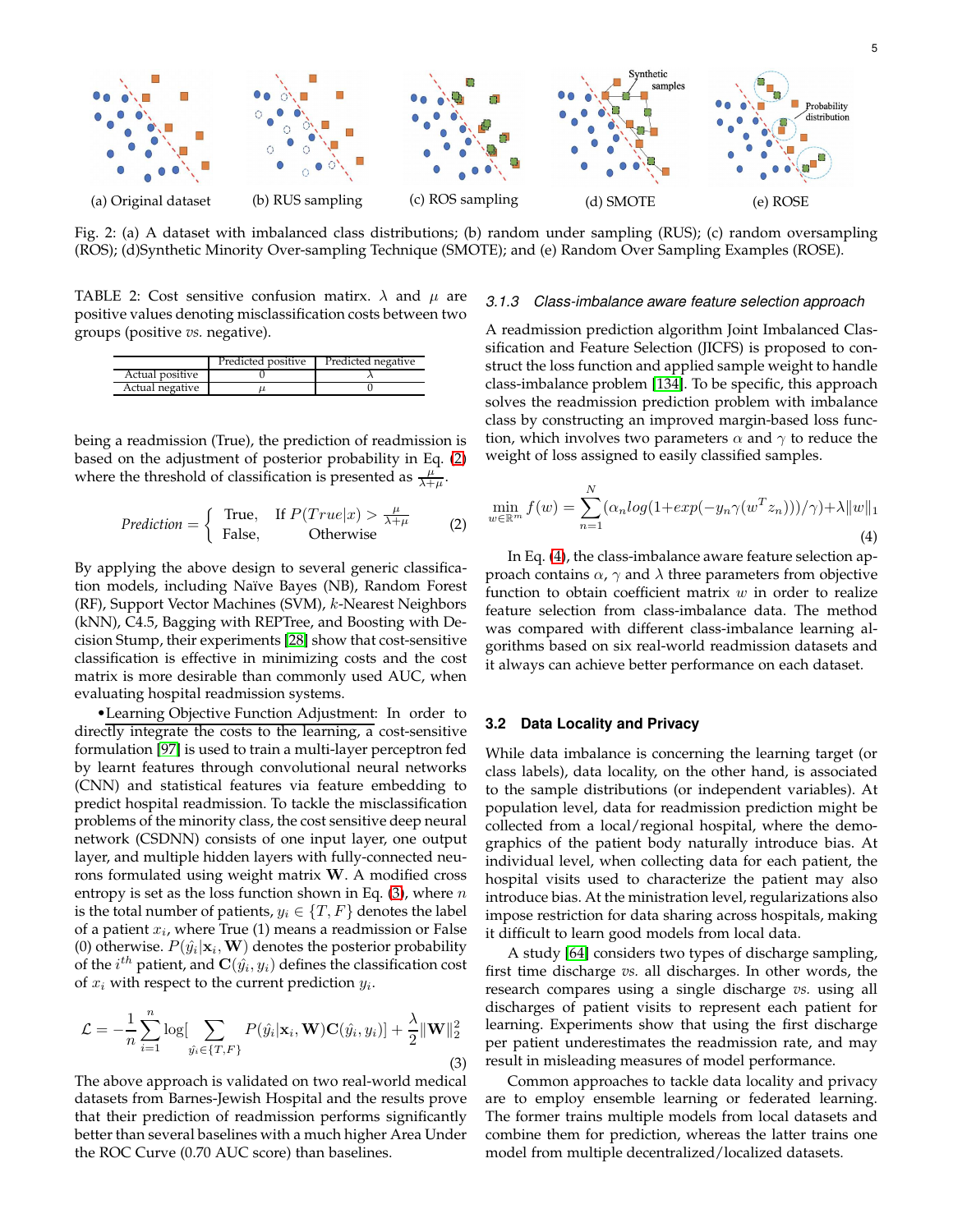## *3.2.1 Ensemble Learning*

Ensemble learning combines multiple base models for prediction. Typical approaches include bagging, boosting, and stacking [\[135\]](#page-19-13). Bagging trains base models separately (often in parallel), and then combines them using weighted (or unweighted) majority voting. Boosting, on the other hand, trains base models in a sequential and progressive manner, so a later trained base model is improved based on an earlier trained base model. Stacking is a meta learning approach, which uses base classifiers to generate outputs, and then retrains another model from the outputs for prediction.

In [\[103\]](#page-18-36), a localized sampling approach is proposed to allow sampling process to focus on instances difficult to classify. By using localized sampling to generate balanced datasets, this approach is validated using data collected from several South Florida regional hospitals. A joint ensemble-learning model [\[96\]](#page-18-21) combines weight boosting algorithm with stacking algorithm, and compares three major baseline (1) the LACE index, (2) RandomForest-Lasso-SMOTE, and (3) SMOTE (which uses SMOTE to replace bagging for data samping) on national Hosptial Quality Monitoring System (HQMS) database (including 651,816 records after data processing). The results show that LACE (which is commonly hospital score systems) has the least performance, confirming that machine learning is useful for hospital readmission prediction. Meanwhile, bagging with weight boosting and stacking shows clear benefits on high dimensional medical data with imbalance class distributions and imbalanced misclassification costs.

#### *3.2.2 Federated Learning*

Different from ensemble learning which focuses on combining models trained from local datasets, federated learning tackles data locality challenge by allowing multiple data holders to collaboratively train a model, and keep participant data in private without exchanging raw data. A research [\[93\]](#page-18-16) proposes to use federated learning to build a global model to predict hospitalizations due to heart diseases using patient electronic health records (whether a patient will be hospitalized within one or two years, prior to the time of prediction). To tackle the problem, they formulate the problem as a sparse support Vector Machine (SVM) learning problem, with the following objective function:

<span id="page-5-0"></span>
$$
\min_{\mathbf{w},w_0} \sum_{i=1}^n f_i(\mathbf{w}, w_0, x_i) + 0.5\tau \left\| \mathbf{w} \right\|_2^2 + \rho \left\| w_0 \right\|_1 \tag{5}
$$

In Eq. [\(5\)](#page-5-0),  $\mathbf{w} \in \mathbb{R}^d$  and  $w_0 \in \mathbb{R}$  are weight vectors (parameters) defining the classifier.  $f_i(\mathbf{w}, w_0, x_i) = \max\{0, 1 \ell(\mathbf{w}^T x_i + w_0)\}\)$  defines a hinge loss for instance  $x_i$ .  $\tau$  and  $\rho$  are penalty coefficients enforce  $L_2$  norm and  $L_1$  norm constraints on the parameters. In federated learning setting, multiple agents (or hospitals) each hold their own private data, so  $x_i, i = 1, \cdots, n$  are not presented to any single agent. The key is to use local data from each single agent, to learn  $(w, w_0)$ , which optimizes the objective function in Eq. [\(5\)](#page-5-0). To solve their own  $(w, w_0)$ , based on local data, all agents will combine learned solutions to create a global  $(w, w_0)$ . In addition to the predictive model, their method also find important factors/features associated to hospitalizations, such as "Age" and "Admission due to Other Circulatory System Diagnoses" etc.

Similarly, another research [\[107\]](#page-18-37) studies federated learning for patient mortality and hospital stay time prediction, using distributed electronic medical records. They propose a distributed clustering to separate patients into clinically meaningful communities (both communities and data are local). Experiments show that this approach results in a higher predictive accuracy and lower communication cost, comparing to other federated learning methods.

## **4 DATA VARIETY AND COMPLEXITY**

A hospital readmission is the outcome of numerous compounding factors, involving patients, diseases, care providers *etc.*. Collecting representative training data is an important step for modeling. Therefore, the second major data challenge for readmission prediction is to properly characterize training samples and learning tasks.

#### **4.1 Features for Data Variety Description**

Patient records from electronic medical records (EMRs) and administrative databases usually include various information from basic personal demographics to professional medical diagnosis [\[136\]](#page-19-14). In this section we summarize features used to describe samples into three major categories: singular features, hybrid features, and latent features. The detailed feature types are listed in Table [3,](#page-6-0) including demographics, admission and discharge, clinical, hospital *etc.*

#### *4.1.1 Singular Features*

Singular features include the first five types of features listed in Table [3.](#page-6-0) They are single factors, indicators, statistics or textual information, used to describes patients, diseases, medical procedures, hospitals *etc.*. Demographics is defined as features including basic patient information such as age, race, contact information in case emergency condition happens, insurance information indicating whether a patient has insurance or not. Such demographics provides general health information representing patients' health condition at the time of the hospital visit.

After a patient is admitted to hospital, admission and discharge information will record administrative features related to the visit, such as the dates of admission/discharge and whether the patient is admitted through emergent department and so on. Clinical information records patients' symptoms and procedures for in-patient treatment. The information of the hospitals to which patients are admitted are summarized as hospital information, which includes statistic features such as percent readmission within a time period, hospital locations, and ownership.

Textual information is another type of singular features consisting of literal summary like discharge summary, physician notes. Such information is often stored in unstructured format, and provide comprehensive information not detailed in administrative and clinical features, which are often stored in structured format (such as a table). For most methods, they simply combine single features into one feature set to train predictive models.

Singular features are ideal for training logistic regression classifiers because features are rather independent and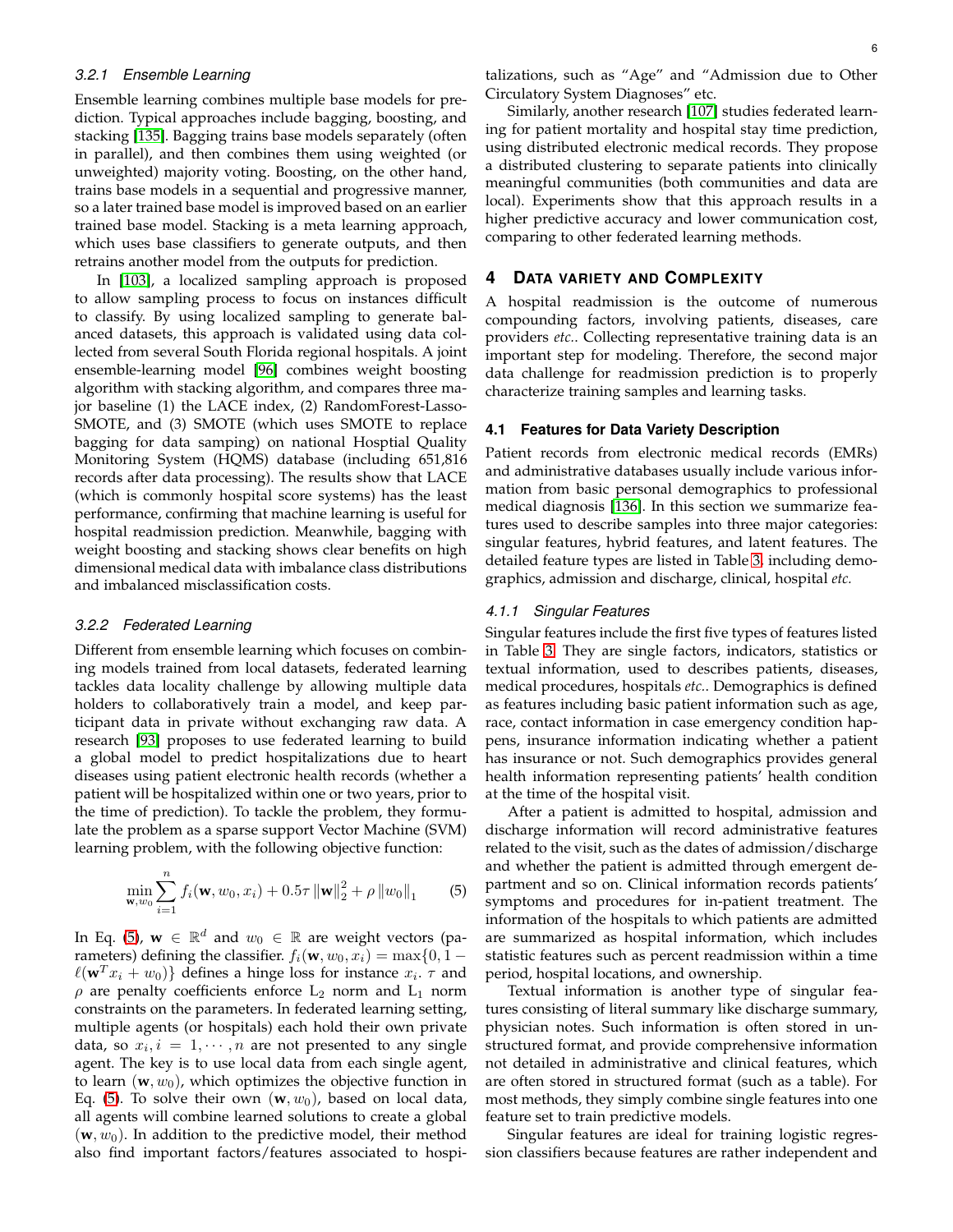<span id="page-6-0"></span>

| Feature Types & Reference                                                                     | <b>Feature Subtypes</b>                                                                           | Feature Information                                         | Structured |  |  |
|-----------------------------------------------------------------------------------------------|---------------------------------------------------------------------------------------------------|-------------------------------------------------------------|------------|--|--|
| Demographics features                                                                         | Basic demographics information                                                                    | Age, Gender, Race, Education, Marital status                |            |  |  |
| $[8]-[11], [13]-[22], [29]-[32], [34]-$                                                       |                                                                                                   | Language, Income/Financially issues                         |            |  |  |
| $[41]$ , $[43]$ - $[62]$ , $[65]$ , $[66]$ , $[68]$ -                                         | Contact information                                                                               | Family size/members, Zip code/address, Family doctor        |            |  |  |
| $[77]$ , $[79]$ , $[80]$ , $[82]$ , $[87]$ – $[91]$ ,                                         | Insurance information                                                                             | Insurance provider, Mode of payment                         | √          |  |  |
| [94], [95], [100], [101], [109], [113],                                                       | General health information                                                                        | Medical conditions, Allergies, Current medications          | Х          |  |  |
| $[137] - [144]$                                                                               |                                                                                                   | Completed outpatient appointment rate, Nursing home needed  | ✓          |  |  |
|                                                                                               | Social history                                                                                    | Smoking, Alcohol, Living situation, Employment              | Х          |  |  |
| Admission and discharge information                                                           | Admission information                                                                             | Admission date, First hospital visit, Elective              |            |  |  |
| $[8]-[22], [29]-[32], [34]-[47], [49]-[62], [65], [66],$                                      |                                                                                                   | Number of admissions in a past time period, Cost-weight of  | √          |  |  |
| [68]-[73], [75]-[77], [79], [80], [82], [87]-[91], [94],                                      |                                                                                                   | previous admission, Diagnosis of last admission             |            |  |  |
| $[95]$ , $[99]$ - $[101]$ , $[109]$ , $[113]$ , $[137]$ - $[144]$                             | Discharge information                                                                             | Total charge, Discharge date                                |            |  |  |
|                                                                                               |                                                                                                   | Transfer, Discharge disposition                             |            |  |  |
| Clinical information                                                                          | Payment code information                                                                          | ICD-10codes, ICD-9 codes                                    |            |  |  |
| $[9]$ -[11], [13], [14], [16]-[20], [22], [29]-[31], [33]-                                    |                                                                                                   | APR-DRG codes, DRG codes                                    |            |  |  |
| $[38]$ , $[40]$ – $[62]$ , $[65]$ , $[66]$ , $[68]$ – $[80]$ , $[82]$ , $[87]$ – $[91]$ , $[$ | In-hospital symptom                                                                               | Vitals and lab values                                       |            |  |  |
| [94], [95], [95], [101], [101], [106], [109], [113], Rhythmic features                        |                                                                                                   | Mean 10 most active hours, Total sleep time, Sedentary time |            |  |  |
| $[139] - [145]$                                                                               | Medical images                                                                                    | Ultrasound exam                                             | Х          |  |  |
|                                                                                               | Hospital statistics                                                                               | Total number of admissions, Number of patients              | ✓          |  |  |
| Hospital information<br>$[34]$ , [53], [65], [71], [77], [87], [106]                          |                                                                                                   | Percent readmission within a time period (30 days etc.)     |            |  |  |
|                                                                                               | Hospital characteristics                                                                          | Ownership of hospital, Rural/Urban                          |            |  |  |
| Textual information                                                                           | Discharge summary, Physician note, Date the note was initiated, Subject of the note, Prescription |                                                             |            |  |  |
| $[99]$ , $[101]$                                                                              | medication, Date of the prescription update, Dose and strength of the drug                        |                                                             |            |  |  |
| Hybrid information                                                                            | LACE, HOSPITAL score, Charlson comorbidity score, Elixhauser Comorbidity Index, Baltimore<br>✓    |                                                             |            |  |  |
| $[8]-[27], [70]$                                                                              | Score                                                                                             |                                                             |            |  |  |
| Latent features: [40], [104]                                                                  | Clinical nodes embedding features, Patient embedding features                                     |                                                             |            |  |  |

easy to interpret. A research [\[50\]](#page-17-8) uses conditional logistic regression, combined with patient demographics, clinical information and categorical data, for model development. After correcting the data imbalance using undersampling, the applicability of conditional logistic regression is tested and compared with several standard classifiers, including standard logistic regression, random forests, SVM and stepwise logistic regression. The models are performed on two different prediction variable sets, original variables and selected ones, in order to achieve efficient readmission management with identified features.

Another similar study [\[54\]](#page-17-28) also employs demographics, clinical data, and textual notes from administrative data to predict 30-day hospital readmission for maintenance hemodialysis patients. Data are collected from University of North Carolina Hospital (2008 to 2013) and are recorded as means and SDs for continuous variables whereas textual variables are presented as frequencies and percentages. The study trains models using univariate and multivariable binary logistic regressions which only consider variables with a univariate P value  $< 0.20$ . Results show that two multivariable logistic regression models outperform univarible models with an AUC of 0.79 (95% CI, 0.73 to 0.85).

### *4.1.2 Hybrid Features*

Apart from features representing single factors, hybrid features have a long history being used in the medical field to combine multiple factors to form a feature indicator for prediction. LACE index [\[36\]](#page-17-29), HOSPITAL score [\[13\]](#page-16-11), Charlson comorbidity score [\[25\]](#page-16-13), Elixhauser Comorbidity Index [\[24\]](#page-16-14) and Baltimore Score (B Score) [\[23\]](#page-16-15), are the commonly used hybrid features. In many predictive models, hybrid features are further integrated as independent variables to train classifiers for prediction.

•Charlson Comorbidity Index [\[25\]](#page-16-13) was first proposed in 1987 to classify prognostic comorbidity in longitudinal study. In the original version, 19 types of comorbidities are identified and assigned weights according to the adjusted

relative risk of one-year mortality. The final single comorbidity score is the sum of weights. ICD-9-CM codes are assigned for categories of the Charlson Comorbidity Index and the number of categories is reduced from 19 to 17 by combining 'Leukemia' and 'Lymphomas' into 'Any tumor' [\[146\]](#page-19-19). Later on, a multi-step process [\[26\]](#page-17-30) is conducted to develop ICD-10 codes to define the index and Table [4](#page-6-1) shows the revised version of Charlson Comorbidity Index.

A research [\[31\]](#page-17-1) combines Charlson Comorbidity Index with patients demographics as indicators for readmission risk prediction. A retrospective multiple regression analysis of 958 non-pregnant adults is conducted based on the data abstracted from hospital administrative sources and electronic medical records. After comparing with other models, using AUC values for validation, the study concludes that poly-pharmacy and higher Charlson score at admission can predict readmission risk as good as or better than published risk prediction models.

<span id="page-6-1"></span>TABLE 4: Latest version of Charlson comorbidity index

| Score | Comorbidity                                |
|-------|--------------------------------------------|
|       | Previous myocardial infarction             |
| 1     | Cerebrovascular disease                    |
|       | Peripheral vascular disease                |
|       | Diabetes without complications             |
|       | Congestive heart failure                   |
|       | Diabetes with end organ damage             |
| 2     | Chronic pulmonary disease                  |
|       | Mild liver or renal disease                |
|       | Any tumor (including lymphoma or leukemia) |
| 3     | Dementia; Connective tissue disease        |
| 4     | HIV infection                              |
|       | Moderate or severe liver or renal disease  |
| 6     | Metastatic solid tumor                     |

• LACE Index In order to create an easy-to-use index to quantify patients' risk of readmission or death, after being discharged from hospital, a secondary analysis of a multicentre prospective cohort study is performed based on 48 patient-level and admission-level variables [\[36\]](#page-17-29). Multivariable logistic regression, fractional polynomial function and points system [\[147\]](#page-19-20) are applied to derive and validate the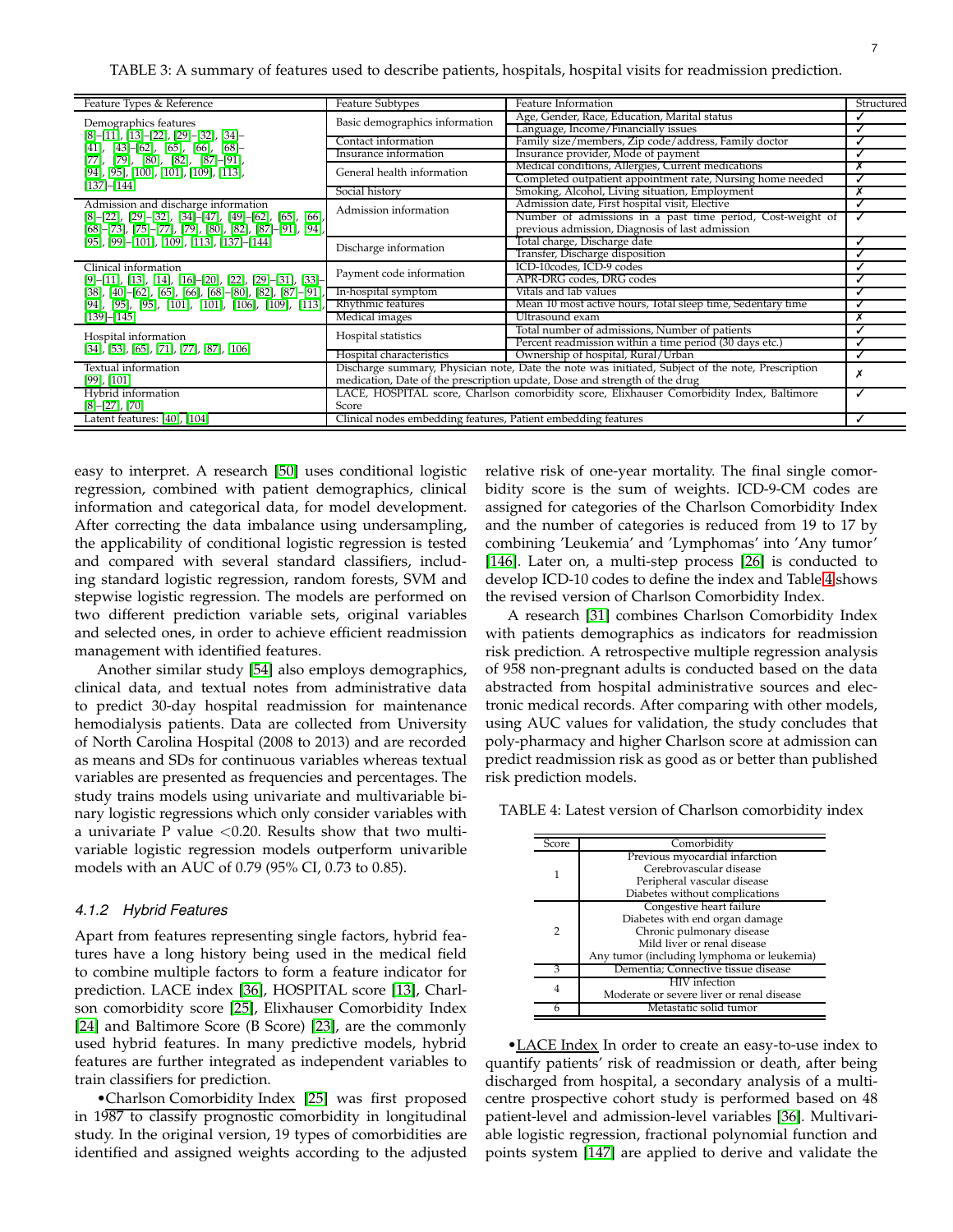LACE Index in Table [5](#page-7-0) which is the sum of the scores from four aspects: length of stay (L), acuity of the admission (A), Comorbidity of the patient (measured with the Charlson Comorbidity Index) (C) and emergency department visit in the six months before admission to hospital (E). C−statistic with 95% confidence intervals is used to evaluate the accuracy of the index. The results indicate that LACE Index has moderate discrimination for early death or readmission, therefore it can be used as a measurement to predict risk of patient death and unexpected readmission.

The feasibility and strength of LACE index in predicting 30-day hospital readmission is further studied using anonymised patient data obtained from hospital information system [\[8\]](#page-16-2). A positive correlation is observed by univariate logistic regression meaning the increment of LACE index score could greatly result in larger possibility of readmission than elective or day case readmissions (12.8%, 5.7% and 1.8% respectively). In addition, the significance of LACE index is also proved by multivariate logistic regression with an AUC of 0.773 (95% CI 0.768 to 0.779) and  $R^2$  of 0.180.

TABLE 5: LACE index

<span id="page-7-0"></span>

| Attribute | Value                | Points | Attribute | Value | Points |
|-----------|----------------------|--------|-----------|-------|--------|
|           | - 1                  |        |           |       |        |
|           |                      |        | C         |       |        |
|           | 2                    |        |           | 3     | 3      |
|           | $\frac{3}{4-6}$<br>3 |        | >4        |       |        |
|           |                      |        |           |       |        |
|           | $7 - 13$             | 5      |           |       |        |
|           | >14                  |        | E         | 2     |        |
| А         | Yes                  |        |           |       | 3      |
|           |                      |        |           |       |        |
|           |                      |        |           |       |        |

•HOSPITAL Score, as shown in Table [6,](#page-7-1) consists of seven independent variables, including hemoglobin at discharge, discharge from an oncology service, sodium level at discharge, procedure during the index admission, index type of admission, number of admissions during the last 12 months, and length of stay. It is derived and validated as a model in a dataset with a total of 12,383 patients discharged from the medical services of the Brigham and Women's Hospital [\[13\]](#page-16-11). The seven factors are determined by a series of models: A multi-variable regression model, followed by a regression coefficient-based scoring method and finally a backward multi-variable logistic regression analysis. The internal validation confirms that HOSPITAL score has potential to easily identify patients with a risk of readmission.

An international study validates the HOSPITAL score based on 117,065 adult patients from 9 hospitals across 4 countries [\[10\]](#page-16-16). The score is verified in the logistic regression from three aspects: overall performance, discriminatory power and calibration. Overall, the study confirms the discriminatory power of the HOSPITAL score in predicting avoidable readmission, with a C-statistic of 0.72 (95% CI, 0.72-0.72) and its prediction of potentially readmission matches the observed proportion with an excellent calibration (Pearson  $\chi^2$  test P=0.89).

•Elixhauser Comorbidity Index Because hospital readmission is often tied to complication of disease comorbidity, Elixhauser Comorbidity Index [\[24\]](#page-16-14) was proposed in 1998 to measure comorbidities in large administrative inpatient datasets. This comorbidity algorithm is developed and tested on the data consisting of 1,779,167 adult patients from

<span id="page-7-1"></span>

| <b>Attributes</b>                                                                     | Score |
|---------------------------------------------------------------------------------------|-------|
| Hemoglobin $\langle 12g/ml \text{ or } 120g/L$ at discharge                           |       |
| Discharge from an oncology service                                                    |       |
| Sodium $<$ 135 mEql/L at discharge                                                    |       |
| Procedure performed during hospital stay (any ICD<br>coded procedure)                 |       |
| Index admission type: nonelective<br># of hospital admission during the previous year |       |
|                                                                                       | 0     |
| $1 - 5$                                                                               | 2     |
| >5                                                                                    | 5     |
| Length of stay $>5$ days                                                              | 2     |

438 acute care hospitals in California. Although original Elixhauser Comorbidity index addresses some limitations from previous measures, it requires 30 binary variables, which limits its application. Later on, it is revised as a single score for administrative data using backward stepwise multivariate logistic regression [\[27\]](#page-17-5).

By using Elixhauser Comorbidity index, combined with age and gender date, a hierarchical logistic regression models [\[84\]](#page-18-43) predicts 30-day readmission for patients with acute myocardial infarction (AMI), congestive health failure (HF) and pneumonia (PNA). The comparisons using four models, including 1) the hierarchical logistic regression model; 2) XGBoost model with binary ICD-9 codes; 3) a feed-forward ANN model trained on dummy variable representation of ICD-9 code; and 4) an ANN models trained based on latent ICD-9 codes variables, show that the AUC for hierarchical logistic regression is 0.68 (95% CI 0.678, 0.683) and it is improved by the fourth model to 0.72 (95% CI 0.718, 0.722).

•Baltimore Score (B Score) Readmission risk-assessment tools including LACE index, HOSPITAL score and Elixhauser Comorbidity index have been proven effective in predicting patient readmission risk. However, they mainly make predictions based on a portion of patients' features such as length of stay in hospitals and comorbidities. As a result, they may not be able to consider a large number of factors, and some important characteristics may be ignored.

Baltimore score (B score) is a learning based model using thousands of health data variables [\[23\]](#page-16-15). The Baltimore score (B score), invented by researchers from the University of Maryland Medical System (UMMS), is an easily implemented machine learning score to calculate standard readmission risk-assessment scores in real time to predict 30 day unplanned readmissions. This model is individualized for each of three University of Maryland Medical System hospitals in different settings and 382 variables are drew for the final model including demographics, lab test results, *etc.*, from more than 8,000 possible data variables. The research compares the B-score readmission risk level with the actual readmission rates of the three hospitals and the predictions derived from other plans. In the three hospitals, despite the different settings, the overall B score is better than other scores in identifying patients at risk of re-admission, and is the most accurate among the highest-risk patients. The 10% of patients with the highest risk of B score at discharge have a 30.7% chance of unplanned readmission. Similarly, the 5% of patients with the highest B scores at discharge have a 43.1% chance of being misdiagnosed again. The AUROC of the B score is 0.72 (95% CI, 0.70-0.73) and it increases to 0.78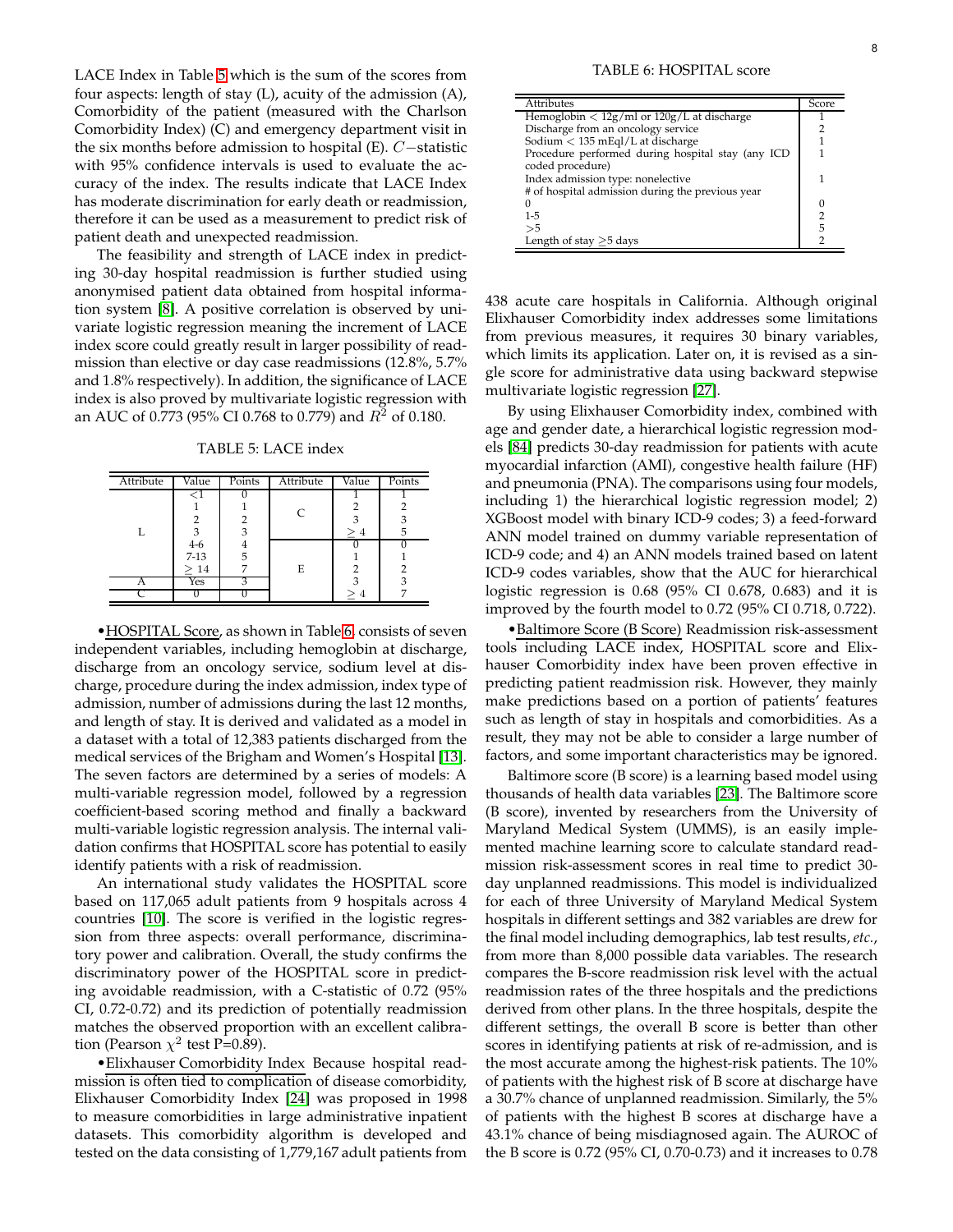(95% CI, 0.77-0.79) at discharge (all  $P < .001$ ) compared with the 0.63 (95% CI, 0.59-0.69) AUROC for HOSPITAL, 0.64 (95% CI, 0.61-0.68) for Maxim/RightCare, and 0.66 (95% CI, 0.62-0.69) for modified LACE score. As a result, the study concludes that clinicians can use patient data to calculate B Score and further reduce adverse events and improve patient safety.

#### *4.1.3 Embedding Features*

Different from singular or hybrid features which measure one or multiple characteristics of objects as one score for evaluation, embedding features (also called latent features) use a feature vector to represent each object. This provides a much more comprehensive capability in describing different types of objects, such as patient, hospitals, diseases *etc.*, than singular or hybrid features.

<span id="page-8-0"></span>

Fig. 3: Clinical object embedding based readmission risk prediction framework [\[40\]](#page-17-12). Each categorical clinical object, such as primary diagnose, is embedded as a feature vector. Numerical features, such as, age, remain original form. All features are fed into a regression framework to estimate readmission risk.

•Clinical Object Embedding Clinical objects have a variety of types, such as diseases, medical procedures, abbreviations, jargon from doctors, hospitals and other care providers. After being admitted to hospital, medical information like diagnoses and procedure codes are recorded as individual features, resulting in a large feature space ineffective for machine learning algorithms to train a model. Alternatively, embedding features can downsize the feature space and simplify the dependencies between input features and target variables.

Instead of using clinical data as features, a latent embedding based framework, as shown in Fig. [3,](#page-8-0) is proposed to embed nominal clinical data for hospital readmission prediction [\[40\]](#page-17-12). The framework uses latent embeddings of the nominal parts of data, such as diagnosis and procedure codes (ICD-10). An  $n \times m$  matrix is organized using clinical data where each of the  $n$  rows contains data of a patient during his/her stay in the hospital and each of the m columns denotes one feature. For numerical features, such as age and length-of-stay, the feature are numerical values. For categorical feature, such as diagnose code, onehot encoding is used to indicate whether a specific code appears in the current visit (1), or not (0).

To calculate latent embeddings, a data covariance matrix, in Eq. [\(6\)](#page-8-1), is first calculated to find relationship between features. In this equation,  $X \in \mathbb{R}^{n \times m}$  is an  $n \times m$  sparse binary matrix standing for nominal data from the data

<span id="page-8-1"></span>
$$
X_{Cov} = \frac{X^T X - m \cdot (\mu_X \otimes \mu_X)}{(m-1) \cdot \sigma_X \otimes \sigma_X}
$$
 (6)

Given covariance matrix  $X_{Cov}$ , latent embedding is calculated by applying Singular Value Decomposition to decompose  $X_{Cov}$  in Eq. [\(7\)](#page-8-2), where  $V \in \mathbb{R}^{n \times k}$  is a dense matrix with  $n$  rows and  $k$  column, meaning each row of the  $V$  matrix represents a  $k$  dimensional dense feature vector.

<span id="page-8-2"></span>
$$
X_{Cov} = V\Sigma^2 V^T \tag{7}
$$

In order to tackle the large number of diagnose code in medical domains, a "max-pooling" procedure is applied to select the most responsive latent features from the latent embeddings, so each type of diagnose, such as "Primary Diagnose", is denoted by a  $k$ -dimensional vector. The performance comparison between latent logistic regression and binary logistic regression indicates that latent embedding improves the AUC score of readmission prediction from 0.779 to 0.790.

•Patient Embedding In addition to embedding each clinical object, research also proposes to represent a patient's entire raw electronic health record (EHR) as a single vector [\[104\]](#page-18-42), or embed a single visit as a feature vector [\[85\]](#page-18-44). By using data from the University of California San Francisco (UCSF) from 2012 to 2016, and the University of Chicago Medicine (UCM) from 2009 to 2016, a research [\[104\]](#page-18-42) develops a single data structure representing the EHR dataset in temporal order for each patient. All available data for each patient, from the beginning of a patient's record until the point of prediction, form the patient's personalized input to the model to predict unplanned 30-day readmission. A deep learning model is trained and compared with existing EHR and achieves high accuracy for tasks in predicting 30-day unplanned readmission (AUROC 0.75–0.76).

In order to learn efficient expression of medical concepts, Med2Vec [\[85\]](#page-18-44) is proposed to learn healthcare concept at two levels: code-level and visit-level. When learning from code-level information, Skip-gram algorithm is employed to train a non-negative weight ReLU which guarantees sparse code representation production and provides much more convenience to interpret codes. A multi-layer perception network is trained to exploit sequential information of visits  $V_t$ , presented by a binary vector  $\mathbf{x}_t$ , and enables prediction of past and future visits. The binary vector can be converted into visit representation as shown in Eq.  $(8)$  where W is the code weight matrix and b is the bias vector.

<span id="page-8-3"></span>
$$
\mathbf{u}_t = ReLU(\mathbf{W}_c \mathbf{x}_t + \mathbf{b}_c)
$$
 (8)

A visit vector is generated by concatenating visit demographics  $d_t$  with clinical feature vector in Eq. [\(9\)](#page-8-4). As a result, a patient is represented by concatenating corresponding visit vectors. The performance of Med2Vec is evaluated using data from Children's Healthcare of Atlanta (CHOA), and shows significant improvement in prediction accuracy.

<span id="page-8-4"></span>
$$
\mathbf{v}_t = ReLU(\mathbf{W}_c[\mathbf{u}_t, \mathbf{d}_t] + \mathbf{b}_v \tag{9}
$$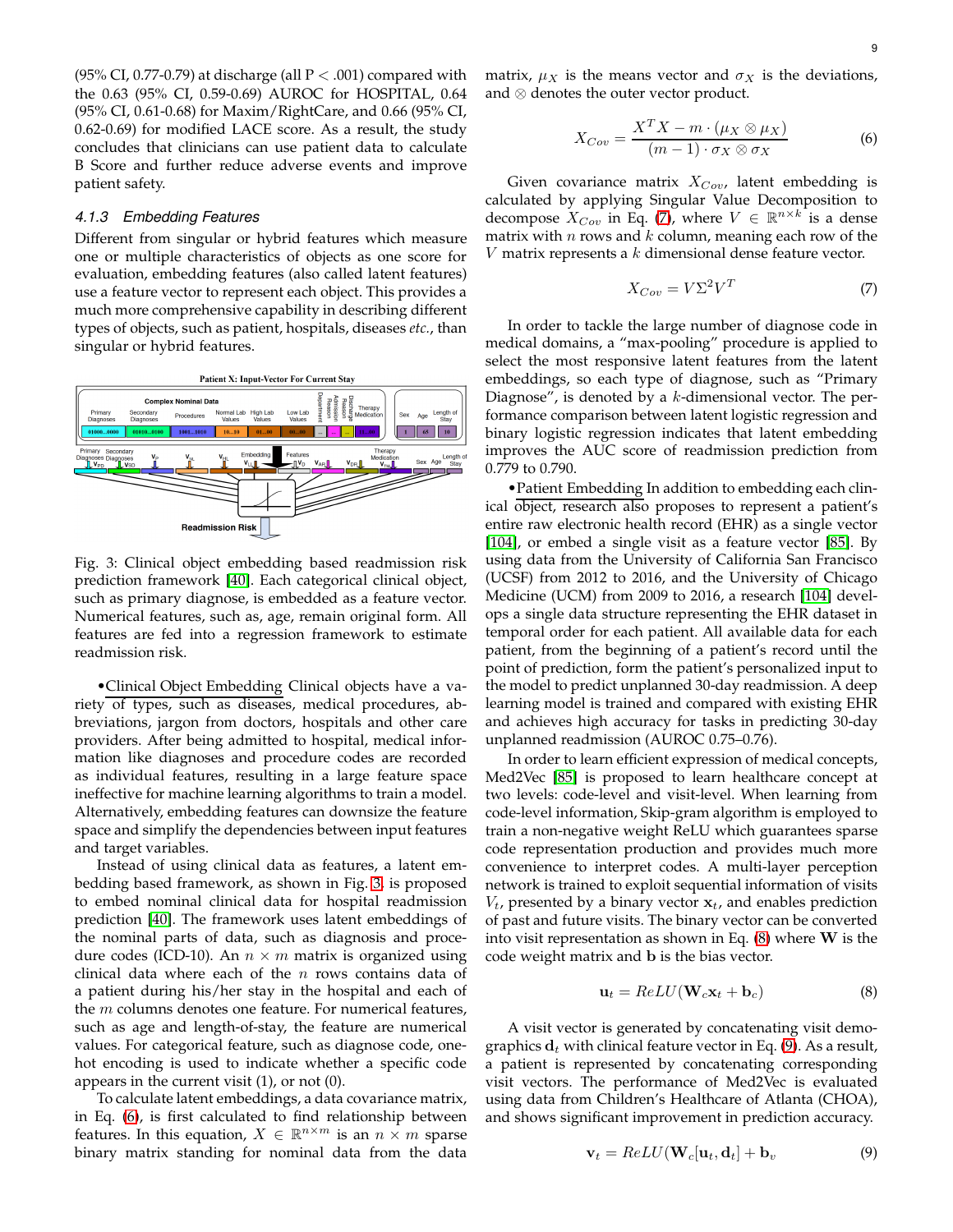## **4.2 Domain Segmentation for Data Complexity**

A hospital readmission visit is tied to many factors, including patients, diseases, care facilities, *etc.* As a result, it is often ineffective to rely on a one-for-all predictive model for accurate prediction. High readmission rates of hospitals at certain geographical locations might be because of (1) majority patients sharing similar demographics, (2) hospitals mainly practicing certain diseases, or (3) policy and management issues. To tackle such data complexity, one effective way is to rely on domain segmentation to segment readmission learning into multiple small tasks with better data coherence. The purpose is to use patient cohort with less variance (reduced data complexity) to train reliable models. Because readmission rates share rather distinct patterns with respect to different patient groups and diseases, a common approach is to use disease, gender, or race and ethnicity for segmentation.

#### *4.2.1 Disease-Specific Prediction*

Disease segmentation is the most common way to tackle the data complexity for readmission prediction. Intuitively, patients suffering from same/similar diseases are likely sharing similar symptoms, treatments, and post-discharge complications. Therefore, using disease to segment patient visits will minimize the data discrepancy for better prediction. Many models are proposed to predict readmission for leading cause of death diseases such as hear failure [\[94\]](#page-18-3), stroke [\[71\]](#page-17-7), COPD [\[28\]](#page-17-6), AMI and pneumonia [\[84\]](#page-18-43), *etc.*

In a research [\[94\]](#page-18-3) to determine the risk of unplanned cardiovascular readmission for patients with chronic heart failure, a modified Cox's proportional hazards model (taking into account the competing risk of death) is used to develop a multivariate prediction model followed by bootstrap methods to identify data factors for the final model. Variables are chosen by a backward-deletion method with a p-value threshold for retention. Based on patients information selected from WHICH? trials (Which Heart Failure Intervention is most Cost-effective & consumer friendly in reducing Hospital care), the C-statistic of the final trained model reaches 0.80.

#### *4.2.2 Gender-Specific Prediction*

Despite the effectiveness of hospital readmission rate control policies and interventions targeted at the whole nation, a gender difference with regard to the rate of 30-day hospital readmissions has been pointed out and this observation triggered a knowledge exploration about gender different in readmission [\[148\]](#page-19-21). Compared with men, women are reported to have a higher readmission risk after being discharged [\[69\]](#page-17-31), especially young women aged under 65 years old [\[144\]](#page-19-16). This indicates that policies and interventions aimed at preventing readmissions may need to consider both biological sex and gender in their designs and implementations. A psychiatric administrative dataset with women (n=33,353) and men (n=32,436) patients are used to identify predictors of 30-day readmission. Multi-variable logistic regression models with demographics, clinical information etc. are conducted and the results show female patients have 0.2% higher risk than male patients to be readmitted within 30 days and suggest that "Certain key predictors of psychiatric readmission differ by sex" [\[68\]](#page-17-20).

## *4.2.3 Race and Ethnicity-Specific Prediction*

Race and ethnicity are known factors of health disparity. When it comes to the implementation of HRRP in ethnics, a similar drop in the 30-day readmission rate of Myocardial Infarction patients in both Black and non-Black patients has been previously observed. Meanwhile, although the race-specific 30-day readmission rate differs, research also concerns that it might be attributed to patient-level factors such as incoming, age. In other words, the implementation of HRRP has nothing to do with the improvement or deterioration of racial differences in readmission rates and mortality [\[149\]](#page-19-22). In a mixed-effects logistic regression cohort study of 272,758 adults with diabetes, black patients are at a much higher risk of unscheduled readmission to the hospital within 30 days than other racial/ethnic groups with a 12.2% among black patients, 10.2% for white individuals, 10.9% among Hispanic patients and 9.9% for Asians [\[70\]](#page-17-27). The higher hospital readmission risk is also confirmed by a research based on 4,784 Blacks and 33,684 Whites with stroke admissions in year 2000 using a truncated negative binomial (TNB) model. The readmission risk among black patients age 65-74 is 40% higher than white patients [\[71\]](#page-17-7).

## *4.2.4 All-Cause Prediction*

In contrast to the above domain specific approaches, many predictive models still address the hospital readmission using an all-cause approach, which considers all disease types, gender groups, races *etc*. For example, a study compare different models used for readmission risk prediction of hospitalized primary care patients [\[34\]](#page-17-14). The study includes four classifiers including Walraven's LACE index, LACE+ index, Donze's HOSPITAL score and logistic regression based classifiers, to predict 30-day readmission risk, using a dataset at Mayo Clinic Department of Family Medicine. The results show that logistic regression based classifiers yield only moderate performance in predicting readmission with a C-statistic of 0.666 compared with LACE (0.680), LACE+ (0.662) and HOSPITAL (0.675) [\[34\]](#page-17-14).

## **5 MODEL INTERPRETABILITY**

Model interpretability defines the degree to which the behavior of a model can be explained and understood by human perception. For medical applications, an interpretable and transparent model is almost always preferred. Only interpretable predictions allow care providers to understand the decision patterns to support clinical actions. Therefore, the first model level challenge is to design clinically interpretable and practically usefulness models to provide actionable insights to the decision makers.

In Fig. [4,](#page-10-0) we outline general relationships between model interpretability *vs.* model accuracy of commonly-used machine learning algorithms. The  $x$ -axis denotes the model interpretability and the y-axis denotes the prediction accuracy. In summary, models like decision trees, linear/logistic regressions, case based reasoning *etc.* are relatively easy to interpret, mainly because that the model itself outputs parameters associated to some features or samples. For example, a decision tree will specify features (and their values) used to derive decision, and logistic regress will specify the weight of features for prediction. Case based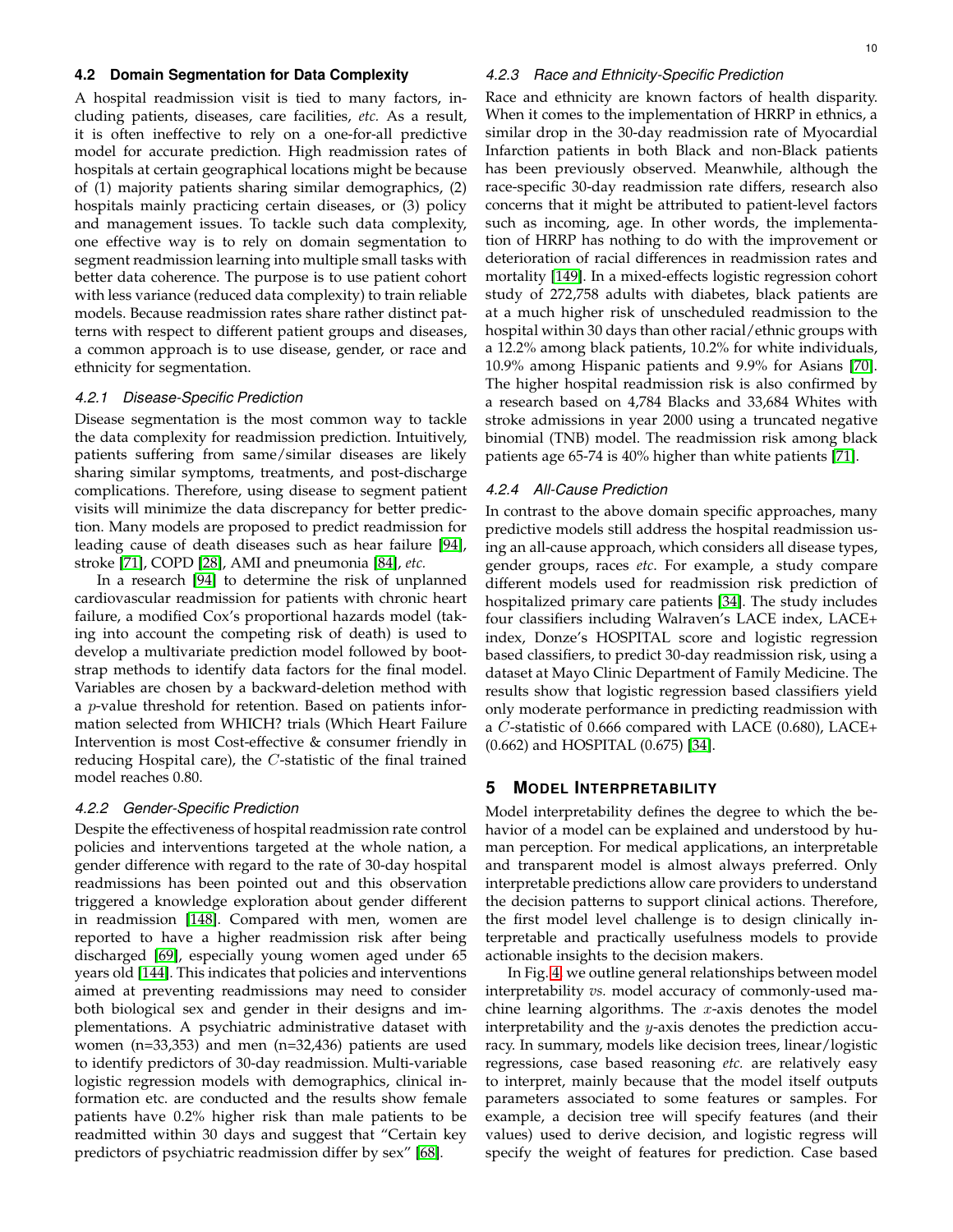reasoning finds samples (or prototypes) similar to the query instance to derive decision. As models are moving towards relying on general computing machines (such as support vector machines, neural networks, Bayesian networks) or ensemble models, the interpretability will decrease, mainly because that the models do not directly specify how features/samples are used to form decisions.

<span id="page-10-0"></span>

Fig. 4: An inverse relationship between model interpretability *vs.* model accuracy for common machine learning algorithms. A model is the output of the referred classifiers (or learning algorithms). In general, a model with a higher accuracy tends to have a lower interpretability, whereas models easier to interpreter tend to be less accurate.

#### **5.1 Model Interpretability Enhancement**

#### *5.1.1 Simple Transparent Models*

Simple transparent models are the ones with strong interpretability, and the models can directly inform decision actions. Decision trees/rules and linear/logistic regressions, in Fig. [4,](#page-10-0) are the ones falling into this category and frequently being used in the medical domains.

In a recent study, researchers from MIT [\[67\]](#page-17-10) propose to build interpretable predictive models for inpatient flow prediction, which predicts flow of hospitalized patients into two major categories: flows out of the hospital, *i.e.*, discharges, and flows between units of the hospital. A collection of machine learning techniques, including linear models and decision trees, are applied to address four length of stay-related tasks: same-day and next-day discharges, and more-than-7 and more-than-14-day hospital stays. Their study shows that the prediction accuracy and scalability cannot be hindered by attentions on modeling and interpretability. Instead, it brings more interpretable functions and thus clinicians and care providers are more involved, less data as well as computing resources is required.

### *5.1.2 Hybrid Transparent Models*

Machine learning algorithms with high accuracy, such as neural networks and support vector machines, often have very little interpretability [\[33\]](#page-17-24), imposing significant obstacles for clinical decisions and model implementation across health systems [\[116\]](#page-18-28). There is a trade-off between performance and interpretability: complexity models are untraceable black boxes, while classic interpretable models are usually simplified with lower accuracy. This trade-off narrows

In order to deliver an interpretable system with higher accuracy, hybrid transparent models combine different types of predictive models to ensure high interpretability and accuracy. A mixture of two types of classifiers, a Boosted C5.0 tree and a support vector machines (SVM), is proposed [\[88\]](#page-18-45) for hospital readmission prediction. The main objective is to take the advantage of high sensitivity of SVM prediction, as well as the transparency of C5.0 tree model. In their algorithm, two separated routines (optimizing SVM and C5.0 independently, and optimizing mixed ensemble) are carried out in order to determine optimal parameters for SVM and C5.0. A unique feature of the mixed ensemble is that the model delivers a hospital readmission prediction with balanced accuracy and reasonable transparency.

contribution of each attribute to the model results.

#### **5.2 Feature Interpretability Enhancement**

To enhance model interpretability, another effective way is to select/create effective features. By using a small set of important features, the model can inform factors playing important roles for readmission prediction.

### *5.2.1 Feature Selection*

Feature selection selects or extracts significant variables from a set of given features to explain model decisions. Such approaches can ensure that the variables included in the final model have clinical significance, can be identified and understood, and can lead to new insights and hypotheses. Most importantly, interpretable machine learning supports clinicians and patients' decision-making by clearly indicating the nature and characteristics of the most important variables for algorithms to make a prediction.

SHAP (Shapley Additive exPlanations) value [\[150\]](#page-19-23) is a feature selection based approach to predict personalized patients during and after hospitalization. The interactions between variables are examined by SHAP, followed by Gradient Boosting Machine (GBM) being used to train predictive models based on selected features. The most significant features include primary diagnosis, length of stay, and so on. The final predictive performance is: 30 day readmission (AUC  $0.76$ /BSL 0.11); LOS  $\geq$  5 days (AUC 0.84/BSL 0.15); death within 48–72h (AUC 0.91/BSL 0.001). Similarly, information-based (Gini indexing) and frequencybased feature reduction methods are used to improve the understandability of determining readmissions based on a number of variables. Their research shows that prescription drugs, diagnostics, and information about operations during admission can help predict the admission rate [\[72\]](#page-17-2).

#### *5.2.2 Feature Learning*

Feature learning intends to transform complex, redundant, and high dimensional features into a new representation, such as a dense feature vector, that can be effectively exploited in machine learning tasks. The strength of feature learning is that it extracts useful features or representations from raw data, and also learns the predictive task at the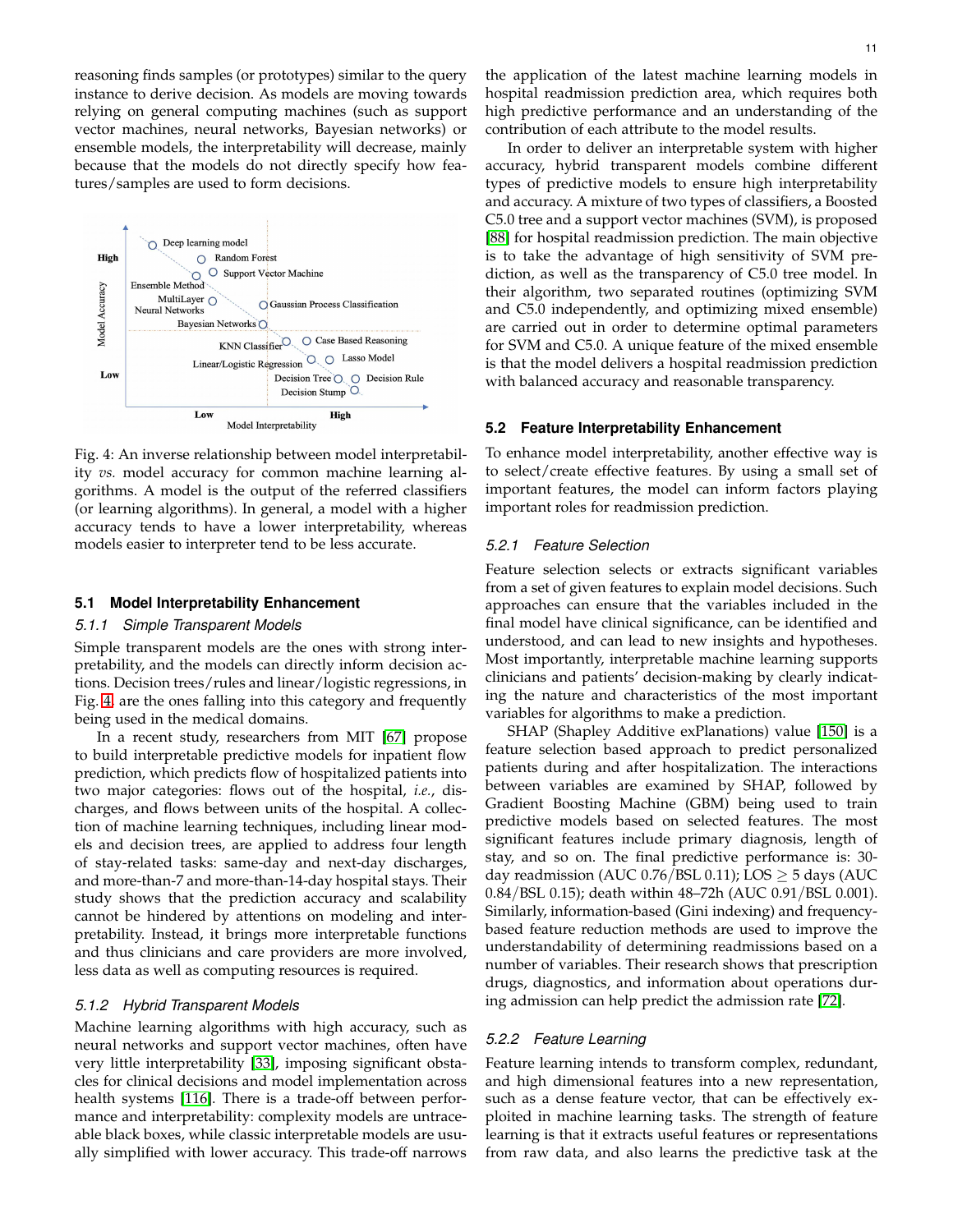same time. Feature learning can be divided into two categories: supervised feature learning in which features are learned with labeled input data and unsupervised feature learning, which learns features from unlabeled input data.

For most feature learning methods, the output features are dense vectors suitable for machine learning, but difficult for human understanding. A recent study [\[105\]](#page-18-25) proposes to embed 971 features into 100 sparse dimensions through a k-sparse auto-encoding using health data records from Yale New Haven Health system. k-sparse auto-encoder is a sparse embedding function which carries the most vital information for each patient and considers the embedded vectors as a concentration of the original features. Given a dataset  $\mathcal{D} = [\mathsf{X}_1, \mathsf{X}_2, \cdots, \mathsf{X}_n] \in \mathbb{R}^{n \times m}$  with n instances and m original features, and each instance  $X_i \in \mathbb{R}^m$  is denoted by an  $m$  dimensional features, the classical autoencoder objective function is defined as Eq. [\(10\)](#page-11-0).  $\phi$  denotes encoder transition converting  $X_i$  to a new k dimensional feature space  $\widetilde{\mathsf{X}}_i \in \mathbb{R}^k$ , and  $\overline{\psi}$  is the decoder transition converting  $\widetilde{\mathsf{X}}_i$  back to the original input space.  $(\phi \circ \psi) \mathsf{X}_i$  denotes the composite function, encoding and decoding to  $X_i$ .

<span id="page-11-0"></span>
$$
\phi: \mathsf{X} \to \widetilde{\mathsf{X}} \qquad \psi: \widetilde{\mathsf{X}} \to \mathsf{X}
$$
  
arg min  $\frac{1}{\phi, \psi} \sum_{i=1}^{n} \|\mathsf{X}_{i} - (\phi \circ \psi)\mathsf{X}_{i}\|_{2}^{2}$  (10)

Then a  $k$ -sparse activation constraint in Eq. [\(11\)](#page-11-1) is used to penalize the deviation between observed average activation value of neurons  $\rho_{h,\mathcal{D}}$  from pre-defined average activation value  $\rho_{h,\mathcal{D}}^*$  on all instances in  $\mathcal{D}$ .

<span id="page-11-1"></span>
$$
\underset{\phi,\psi}{\arg\min} \sum_{h\in\phi,\psi} \|max(0,\rho_{h,\mathcal{D}}-\rho_{h,\mathcal{D}}^{*})\|^{2} \qquad (11)
$$

Finally, a secondary constraint is applied to limit each dimension of the sparse embedding to either 1 or 0. This binarization forces the sparse embedding to carry the most significant information for each patient.

$$
\underset{\phi,\psi}{\arg\min} \frac{1}{|\mathcal{D}|} \sum_{i=1}^{n} \sum_{h=1}^{H} (\widetilde{\mathsf{X}}_{i,h} \times (1 - \widetilde{\mathsf{X}}_{i,h})) \qquad (12)
$$

Based on the above design, a hierarchical structure in an interpretable framework is embedded with the sparse vectors. The patient data distribution shows that sparse embedding can make the hidden phenotype in the admission cohort more prominent. Therefore, the method shows capability of maintaining the integrity of important information.

### **5.3 Feature-Model Interpretability Enhancement**

Medical data often have high dimensions, resulting in low learning efficiency, high complexity models with poor interpretability [\[33\]](#page-17-24). To enhance the interpretability, feature and model combined enhancement approaches integrate feature learning and model training together to learn features easy to interpret and models with a better prediction accuracy.

#### *5.3.1 Feature Regularization Models*

Sparsity regularization is commonly used to regularize the feature space by using different weight values for the predictive models to leverage feature weights for prediction.

• Sparsity Regularization Sparsity regularization uses  $L_1$ norm normalization to enforce the sparsity, so majority features have small weight values except that a few important features have relatively large values. In the research aiming to identify unplanned readmission risks in a high dimensionality electronic health dataset, a tree-lasso logistic regression [\[33\]](#page-17-24) is proposed to integrate ICD-9-CM hierarchy for pediatric hospital readmission. The learning objective is to minimize a penalized likelihood defined in Eq. [\(13\)](#page-11-2).

<span id="page-11-2"></span>
$$
\mathcal{L}(\theta) = \sum_{i=1}^{n} (1 + \exp(-y_i(\mathbf{x}_i^T \theta + c))) + \lambda P(\theta)
$$
 (13)

In Eq. [\(13\)](#page-11-2),  $\theta$  is the model parameter (weight values of features),  $x_i$  defines feature vector of a patient (such as ICD-9-CM codes of each visit), and  $y_i \in \{-1,1\}$  is the label of  $\mathbf{x}_i$ . c and  $\lambda$  are predefined parameters.  $P(\theta)$  defines the regularization term, and for Lasso regularization it is defined as  $P(\theta) = \sum_{j=1}^{m} |\theta_j|$  which encourages to select "sparse" features. In reality, Lasso regularization still selects a rather large number of features hard to interpret, so Tree-Lasso regularization uses another regularization term defined in Eq. [\(14\)](#page-11-3). The key idea is to utilize the ICD-9-CM hierarchy of diagnoses, which represents groups of diagnostic does. For example, code between 001 and 139 represent infectious and parasitic diseases, and 001 to 009 further represent intestinal infectious diseases.

<span id="page-11-3"></span>
$$
P(\theta) = \sum_{j,k} w_j^k ||\mathbf{x}_{G_k}||_2
$$
\n(14)

In Eq. [\(13\)](#page-11-2),  $G_k$  defines the group of features selected by the  $k^{th}$  node in the hierarchy.  $||\cdot||_2$  is the  $\mathrm{L}_2$  norm, and  $w_j^k$  is the weight assigned to each node.

The above model was evaluated using 66,000 pediatric hospital records, in terms of model interpretability and selecting features on different hierarchical levels of disease classes. Comparing to traditional Lasso logistic, the integration of ICD-9-CM hierarchy diseases provides better model interpretability and AUC values (0.779) with less information than traditional Lasso model.

Domain hierarchical structure of the diseases code (*e.g.* ICD-9-CM hierarchy) is also used in another tree based sparsity-inducing regularization [\[110\]](#page-18-27) which exploits domain induced hierarchical structure for disease codes to improve the comprehension of hospital readmission topic. In their study, four regularizaition methods are compared in respect to logistic regression model. Sparse Group Regularizer (SGL) and Tree Structures Group Regularizer (TSGL) outperform  $L_1$  and  $L_2$  norm regularization. SGL assumes the input features can be set into  $k$  groups while TSGL applies the hierarchical structure presented on the features. Also, the TSGL method is proved with better sparsity at higher levels of the hierarchy.

•Attention Regularization Attention is a neural network mechanism to assign weight values to features/instances, by taking their correlation into consideration. An attention based neural network model (MLP attention) is proposed to generate interpretable prediction results to determine the contribution of each feature. The final input feature representation is calculated by element-wise multiplication of input feature vector X and the attention signal  $\alpha$  generated by a fully connected layer [\[86\]](#page-18-14).

A two-level neural attention model [\[151\]](#page-19-24) proposes to consider hospital visits in a reverse time order so that recent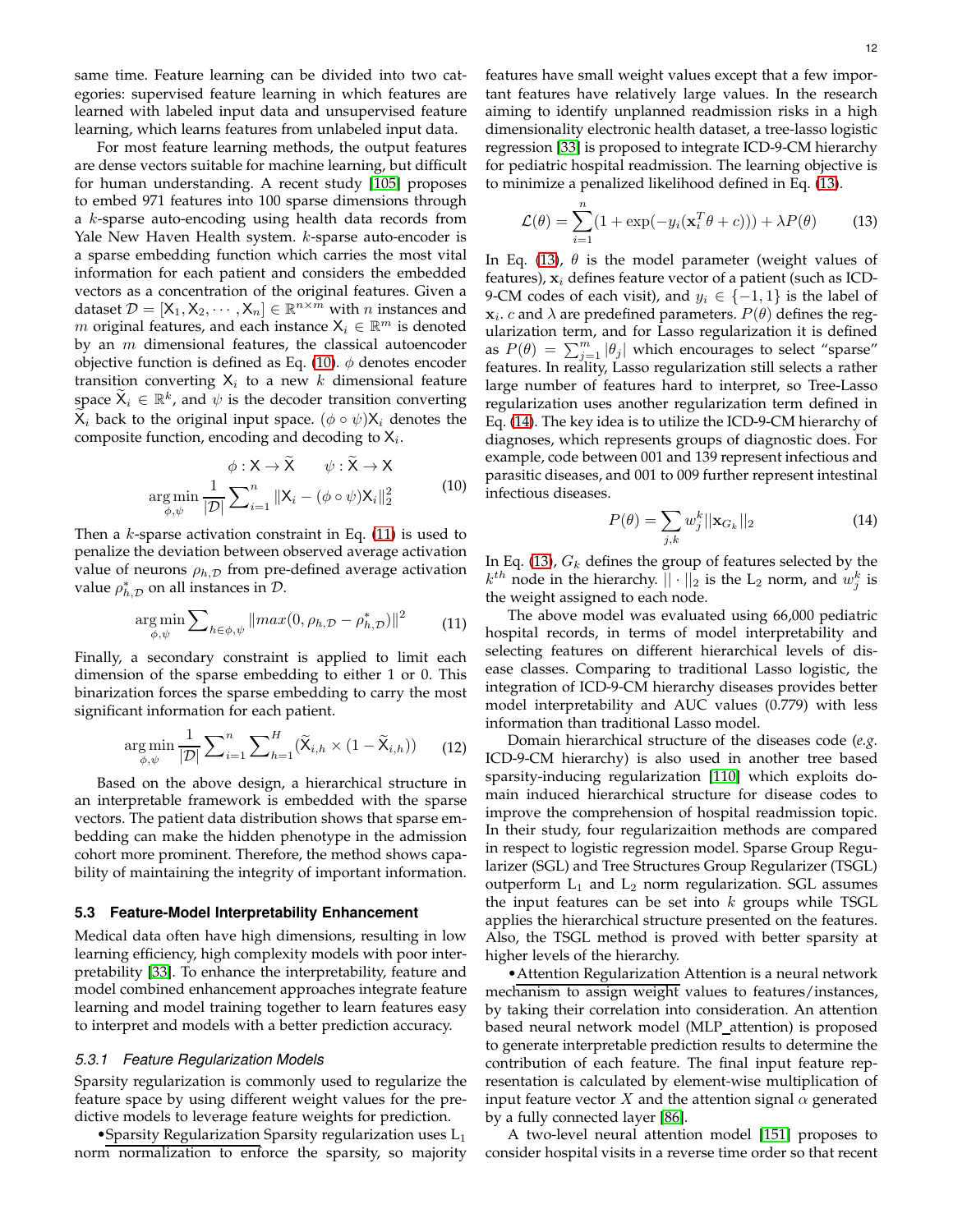clinical visits receive higher attention weights. The model, validated on 14 million visits, delivers better accuracy and interpretability compared to generic deep learning methods. It can also detect influential past visits and significant clinical variables within those visits (e.g. key diagnoses).

## *5.3.2 Feature Topic Models*

Topic modeling is a machine learning approach that explores high level semantics from text documents. In a general setting, a set of documents are used to find clusters of words with similar semantics, which are interpreted as topics. Intuitively, feature vectors representing patients' inhospital treatment can be very sparse and the relationships between features with similar meanings are also ignored. Topic modelling is one effective way to solve this challenge, by assigning features to different topics. This will essentially enhance the interpretability for both model and features, because users can understand which features, such as ICD codes, are tied to certain disease (topics).

Latent Semantic Analysis (LSA), Hierarchical Dirichlet Process (HDP), and Latent Dirichlet Allocation (LDA) are commonly used topic models, but they normally cannot take label information into consideration to learn topics. In a research to predict post-ICU mortality [\[81\]](#page-18-11), labeled-LDA (Latent Dirichlet Allocation) [\[152\]](#page-19-25) is used to incorporate domain knowledge into topic modeling, by using ICD-9-CM codes as labels (domain knowledge). Given a dataset with D documents and N unique words  $(\omega_1, \omega_2, \cdots, \omega_N)$ , a list of binary topic presence/absence indicators  $\Lambda^{(d)} = (l_1, ..., l_K)$ are used to denote topic(s) the current document  $d$  is associated to. The learning of labeled-LDA [\[152\]](#page-19-25) is to train a generative model in Fig. [5.](#page-12-0) Unlike traditional LDA model in which a multinomial mixture distribution  $\theta^{(d)}$  is drawn over a  $K$  topics for each document  $d$  from a Dirichlet prior  $\alpha = (\alpha_1, \cdots, \alpha_K)$ , in Labeled-LDA, the multinomial mixture distribution  $\theta^{(d)}$  is restricted only over topics that equivalent to its labels  $\Lambda^{(d)}$  as shown in Fig. [5.](#page-12-0)

<span id="page-12-0"></span>

Fig. 5: Labeled-LDA topic model. Colored nodes are observable variables, where  $\omega$  is a list of word indices (there are N words in total), and  $\Lambda$  is a list of binary topic presence/absence indicators.  $\alpha$  is the parameter of the Dirichlet topic prior;  $\phi$  is the labeling prior probability;  $\theta$  is the mixture distribution over all topics;  $z_{\omega}$  is the word-topic assignments;  $\beta$  is the multi-nomial topic distributions over vocabulary;  $\eta$  is the parameters of the word prior.

Table [7](#page-12-1) lists examples of ICD-9-CM codes, their definitions along with the corresponding keywords learned from Labeled-LDA. For example, "Anemia" topic includes words "tablet", "mg", "blood", "po", *etc.* There are two advantages of using the ICD-9-CM code as a label in Labeled-LDA. First, the clinical notes from a given patient's record only

<span id="page-12-1"></span>TABLE 7: Examples of feature topic models using Labeled-LDA to find keywords associated to ICD-9-CM codes. "Definition" shows diseases, injuries, symptoms and conditions defined by ICD-9-CM codes. "Keywords" are the words learned to correspond to the ICD-9-CM.

| ICD-9-CM | <b>Definition</b>                            | Keywords                                                                                                                               |
|----------|----------------------------------------------|----------------------------------------------------------------------------------------------------------------------------------------|
| 280-285  | Anemia                                       | pt tablet mg blood po hct sig daily discharge<br>pm doctor namepattern md patient pain day<br>history gi admission hospital            |
| 420-429  | Other forms of<br>heart disease              | pt mg patient hr chest resp left lasix gi po<br>stable pain gu neuro gtt bp bs day cv plan                                             |
| 270-279  | Other metabolic<br>and immunity<br>disorders | patient mg pt chest day left artery pain po<br>stable coronary cabg status discharge history<br>date post namepattern clip examination |
| 317-319  | Mental retarda-<br>tion                      | pt tube noted chest cc resp patient retardation<br>thick secretions care cont plan trach abd hr ct<br>neuro telemetry coarse           |

By using textual information, such as medical notes and other structured data from MIMIC II database, the model is validated to achieve transparent outcome prediction and high AUC scores (0.835 and 0.829) for 30-days and 6-months readmission prediction, respectively [\[81\]](#page-18-11).

#### *5.3.3 Feature Interaction Models*

Using interactions between variables can interpret models by explaining factors playing important roles in the decision. Accordingly, generalized additive models with pairwise interactions  $(GA<sup>2</sup>Ms)$  is proposed using standard Generalized additive models (GAMs), which usually model the dependent variable as a sum of univariate models [\[153\]](#page-19-26). Pairwise interactions is added into GAMs in order to improve model accuracy and interpretability. Eq.[\(15\)](#page-12-2) shows how GA<sup>2</sup>Ms works:  $x_i = (x_{i1},...,x_{ip})$  is the feature vector with  $p$  features and  $y_i$  is the target.  $g$  is the link function, for each item  $f_i$ ,  $E[f_i] = 0$ . For GA<sup>2</sup>Ms, it builds the best GAM at first and then all possible pairs of interactions in the residuals are detected and ranked. It is tested on a readmission prediction for pneumonia case study and GA<sup>2</sup>M models present an excellent readmission prediction accuracy while at the meantime, the interpretability of the decisions is improved.  $GA<sup>2</sup>Ms$  is proved to be useful in accurately explaining the prediction decisions made by model for each patient focusing on the most relevant terms for each patient [\[154\]](#page-19-27).

<span id="page-12-2"></span>
$$
g(E[y]) = \beta_0 + \sum_j f_j(x_j) + \sum_{i \neq j} f_{ij}(x_i, x_j)
$$
 (15)

Using deep neural networks, INPREM [\[155\]](#page-19-28) is recently proposed to enhance deep learning interpretability for interpretable and trustworthy healthcare prediction. To ensure model interpretability, INPREM employs a  $CM \in \mathbb{R}^{T \times |C| \times l}$ matrix to characterize contributions of different factors, where  $T$  denotes the number of hospital visits,  $|C|$  denotes number of medical/procedure codes, and  $l$  denotes the number of classes.  $CM[i, j][k]$  captures the contribution of the  $j^{th}$  medical event in the  $i^{th}$  visit, with respect to the class  $k$ . By using deep neural networks to learn weight matrices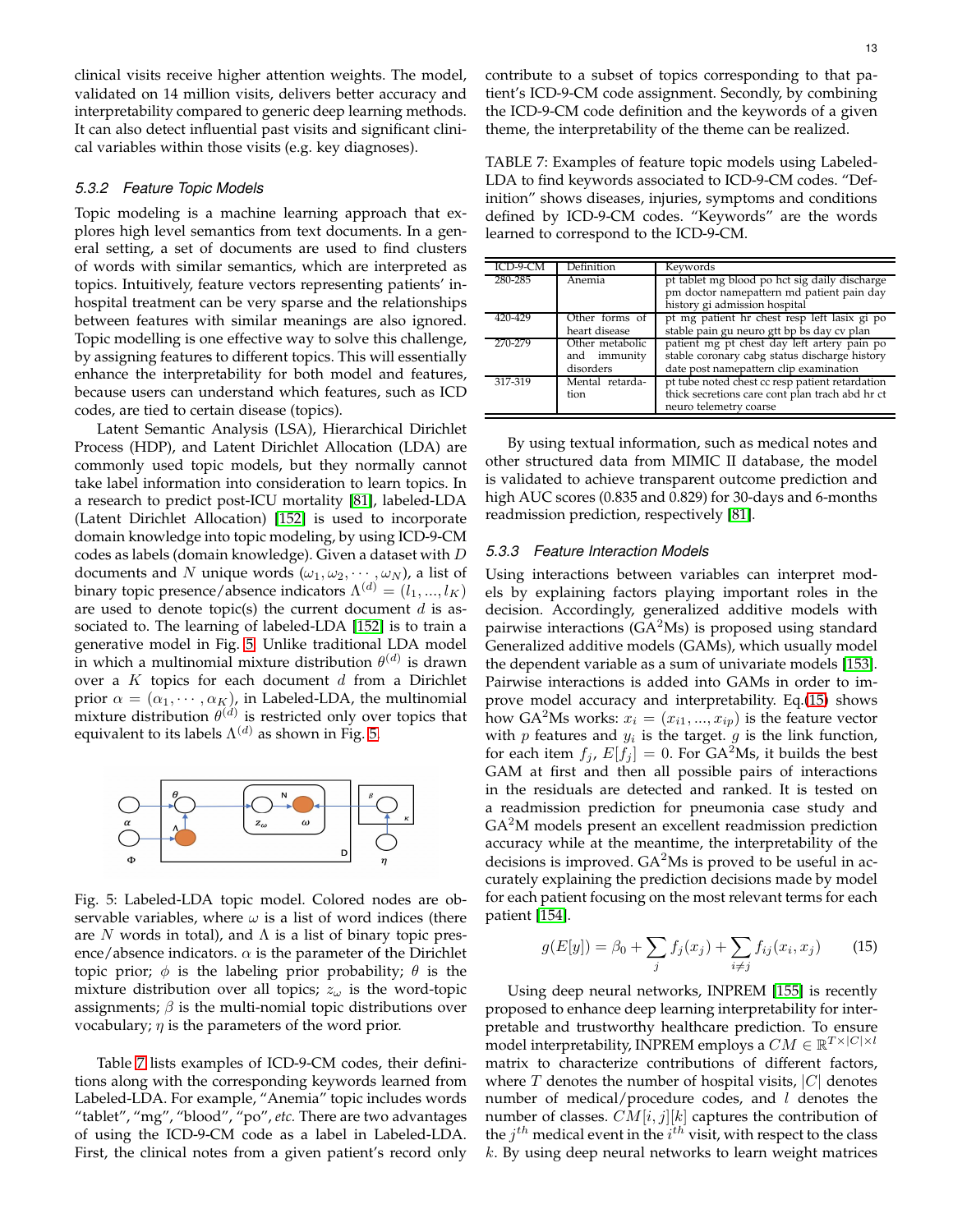$\mathbf{w}_v \in \mathbb{R}^{g \times |C|}$  and  $\mathbf{w}_c \in \mathbb{R}^{g \times l}$  where g is the dimension of the embedding space. It also uses  $\alpha \in \mathbb{R}^{1 \times T}$  to capture non-linear dependencies between visits, and uses  $\beta \in \mathbb{R}^{g \times T}$ to encode non-linear dependencies between medical events within each visit, INPREM calculates CM matrix using Eq. [\(16\)](#page-13-0), where ⊙ denotes element-wise multiplication.

<span id="page-13-0"></span>
$$
CM[i, j] = \mathbf{W}_c^T(\alpha[i]\beta[:, i] \odot \mathbf{W}_v[:, j]) \tag{16}
$$

## **6 MODEL IMPLEMENTATION CONFLICT**

HRRP is evidently effective in encouraging hospitals, especially the ones with high readmission rates, to reduce readmission rates [\[123\]](#page-19-1). Ideally, it is expected that the program will motivate hospitals to improve treatments, enforce discharge evaluation and follow-up procedures, and eventually lead to medical cost reduction and improve the patient satisfaction and qualify of services [\[156\]](#page-19-29). In reality, however, the implementation of the models is challenged by many conflicts, partially because predictive models create a layer of separation between patients and care providers.

### **6.1 Quality Contradiction**

#### *6.1.1 Controversial Measurement*

Concerns about the HRRP program, as a healthcare service quality measurement, have been rising due to the complexity of the healthcare ecosystem. One one hand, for many patients, even if they do receive high-quality care, there still exists possibility the patients will return to the hospital due to the nature of disease development. An inverse relationship between a hospital's readmission rate and its mortality rate has been observed, and shows that low-mortality hospitals tend to have higher readmission rates [\[157\]](#page-19-30). On the other hand, prediction models usually fail to include data elements that have perverse incentives such as prior utilization. In order to determine whether the healthcare expenses of patients with a 30-day readmission differ from those without a 30-day readmission, a retrospective study is designed to measure the consequences. After comparing the 12 month genuine costs of two groups of patients: patients with a 30-day readmission *vs.* patients without 30-day readmission, the study show that readmitted patients are often "sicker" than non-admitted patients. Therefore, using hospital readmission model for profiling hospitals may "systematically underestimate performance of hospitals with high rates of observed readmissions", and jeopardy the true "saving" to the healthcare system [\[158\]](#page-19-31).

Another research [\[159\]](#page-19-32) also concludes that certain patient groups, such as cardiac arrest, have high readmission rates and inpatient costs. A two-part model, including a logistic model and a gamma regression model, is constructed to determine adjusted costs and cost ratios based on a cohort from GWTG-Resuscitation submitted by 523 acutecare hospitals with a total number of 19,373 patients. The overall amount of 30-day readmission is 2005 in which cardiovascular disease contributes to 35.9% followed by pulmonary disease (17.1%). For inpatient resource usages, the mean cost of in-hospital cardiac arrest is  $$35,808 \pm$ \$38,230, much higher than the average cost  $$7,741 \pm $2,323$ of the whole cohort.

## *6.1.2 Unintended Consequence*

After the HRRP initiative, the readmission rate has shown an annually downward trend. Yet, the true factors and the consequence of this reduction have not been clearly understood so far. One possible reason is that hospitals choose to avoid readmissions by raising the threshold to readjust patients recently discharged from the hospital. A recent research [\[160\]](#page-19-33) studies the HRRP policy on the emergency (ER) visit, and observes that HRRP is associated with a decreasing likelihood "that hospitals would readmit recently discharged patients returning to the ED within 30 days of discharge". Such observations raise concerns about unintended consequence of the HRRP program, and its potential long term impact to both hospitals and patients.

## **6.2 Cost Contradiction**

### *6.2.1 Emotional Cost Implication*

Being readmitted into hospital after a recent discharge is a complicated experience for many patients. Researchers find that patients often harbor different opinions towards their own readmission from healthcare providers [\[161\]](#page-19-34). The research, from 178 interviews of readmitted patients compared with the perspective of the admission provider, concludes that 58% patients believe that system issues, controlled by the discharge process, are the contributors to their readmission. Meanwhile, patients concern that their readmission could have been avoided if the system were modified. In NSW Australia, in order to explore the readmission experience of aged population, three elderly patients discharged from a large tertiary referral hospital are interviewed. Their feedback suggests that nurses are more proactive in people-centered care of older patients to alleviate the patient being left out and let down [\[162\]](#page-19-35).

In order to study relationship between patient experience and predictive modeling of readmission, a research [\[163\]](#page-19-36) uses patient-level Hospital Consumer Assessment of Healthcare Providers and Systems (HCHAPS) and Press Ganey data to understand whether a patient being readmitted is a driver of poor experience scores (reverse causation). The study uses multivariable logistic regression to analyze how HCHAPS and Press Ganey data 30-readmission status are correlated. The results point out that "poor patient experience may be due to being readmitted, rather than being predictive of readmission". In other words, predictive models do not directly lead to poor patient experience [\[163\]](#page-19-36).

## *6.2.2 Financial Cost Implication*

Despite of the cost reduction motivation of the HRRP initiative, the total costs to hospitals and patients are contracting. At very minimum level, the implementation of predictive models in hospitals, prior to the discharge of patients for preventable readmission, is time consuming and expensive. The long term accumulated costs can even be more profound. A study using hierarchical regression analyses to examine the cumulative costs of short-term readmissions after percutaneous coronary intervention (PCI) shows that 30 days of readmission and cumulative expenses are positively correlated [\[164\]](#page-19-37). To reduce readmission, a study suggests hospitals to consider providing better medication reconciliation, giving instruction to both patients and their caregivers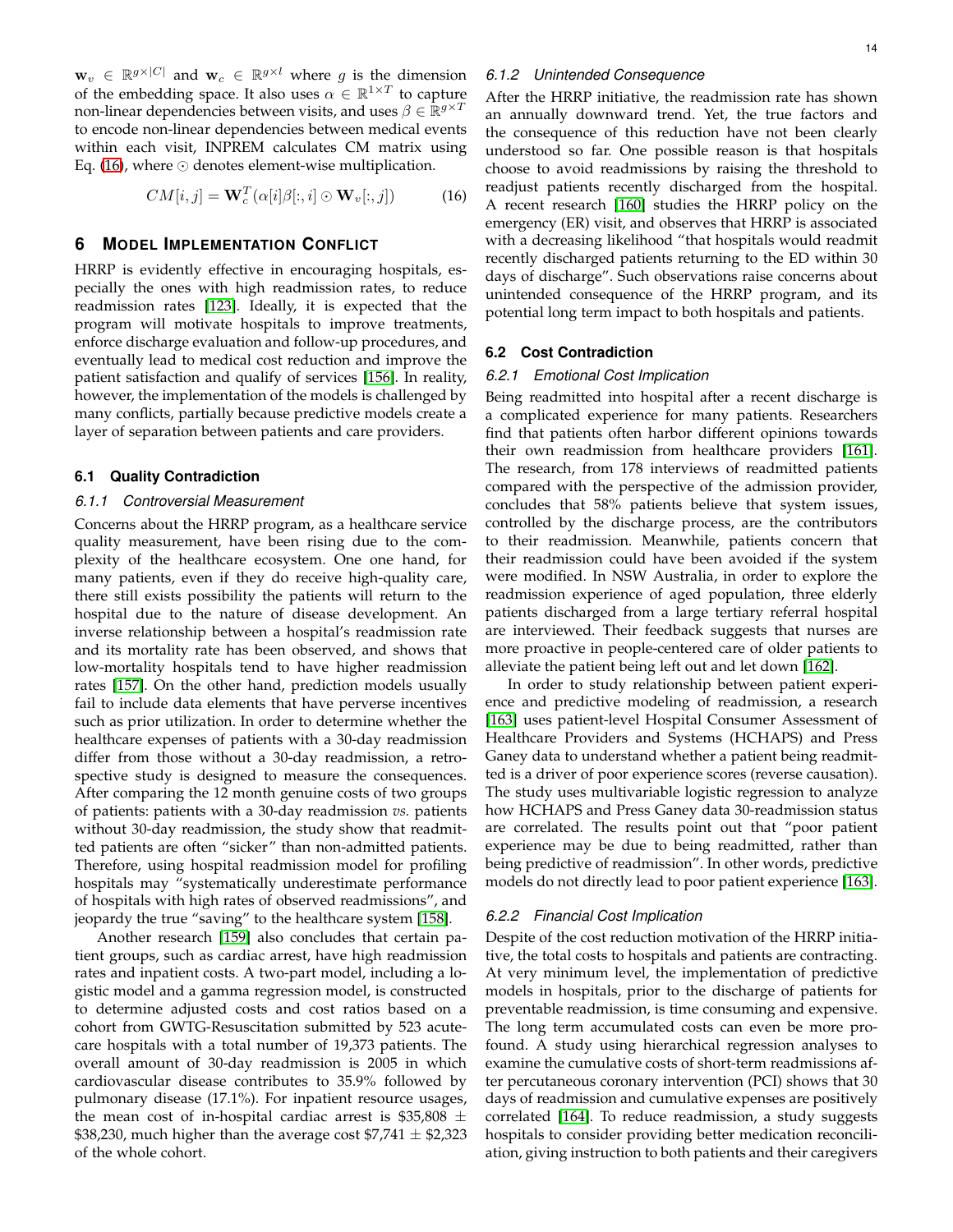on the follow-up care and also implementing post-discharge care coordination [\[116\]](#page-18-28). The post-discharge education and follow-up intervention include complimentary home visit within 48 hours after a patient is discharged to review the education provided before discharge and a minimum of four nursing telephone meetings. Despite of the fact that the intervention [\[165\]](#page-19-38) on a patient after discharge is effective in reducing readmission rate, it imposes significant extra costs to medical staff and healthcare systems.

A research [\[166\]](#page-19-39) investigates 8 million Medicare beneficiary hospitalizations from 2005 to 2015, and finds that the implementation of the HRRP is associated with a significant increase in 30-day postdischarge mortality among beneficiaries hospitalized for heart failure and pneumonia. In other words, there is an association that 30-day readmission policy may increase the mortality for patients beyond the 30 day window. On the other hand, another study [\[167\]](#page-19-40) shows that transitional care interventions, such as home visits by nurses, can reduce death rates and hospital readmissions by more than 30%. As a result, they suggest that transitional care services should become the standard of care for postdischarge management of patients with heart failure.

## **6.3 Intervention Contradiction**

#### *6.3.1 Patient Willingness*

The implementation of predictive models implies an intervention process which may contradict to patients' willingness. For example, a model may predict a patient as high readmission risk and requires further hospitalization, but the patient feels fine and is unwilling to cope. Discharge against medical advice (AMA) means a patient chooses to leave the hospital earlier than the discharge recommendation. Leaving the hospital without following the doctor's advice may put the patient at risk of insufficient medical care and result in the need for readmission. A retrospective cohort analysis based on 2014 National Readmission Database shows that patients discharged against medical advice (AMA) are of larger possibility of 30-day readmission compared with non-AMA individuals, which has caused huge loss to the healthcare system and higher hospital mortality. Patients discharged from the AMA are also more likely to have an earlier rebound and readmission, which may reflect their dissatisfaction with the initial care [\[168\]](#page-19-41).

## *6.3.2 Patient Privacy*

As EMRs are becoming common, the automatic collection, use and storage of patient medical information have been facilitated, allowing studies on hospital readmission and stimulating care providers for automated decision making. However, the applications of large amounts of medical data also raise public concerns about patients' medical information leakage. Although HIPAA and other institutions prohibit researchers to use identified patient-level data and patients' personal information are protected properly by this policy [\[126\]](#page-19-4), [\[169\]](#page-19-42), indeed, there are always risks of information breach. Developers need to find a balance between collecting sufficient representative patients' medical data and minimizing the risk of leaking patients' privacy. A governance structure that includes patients and other

stakeholders early in the development of a model is recommended to be implemented by model developers at the earliest stage of development [\[125\]](#page-19-3).

## **7 DATASETS AND RESOURCES**

In this section, we summarize a list of datasets publicly available for hospital readmission prediction in Table [9.](#page-16-17)

#### **7.1 All Cause Readmission Datasets**

All cause datasets contain information about all hospitalized patients of typical diseases within a specific period of time.

Among all data sources, the Healthcare Cost and Utilization Project (HCUP) contributes significantly to the nationwide databases in healthcare readmission. HCUP is developed as a combination of healthcare databases, software tools, and products through federal-state-industry partnerships and are jointly developed by healthcare research and the Agency for Healthcare Research and Quality (AHRQ). Table [8](#page-15-5) lists the National Inpatient Dataset (NIS), State Inpatient Databases (SID), and Nationwide Readmissions Database (NRD), which all belong to the HCUP databases.

The HCUP database brings together the data collection efforts of state data organizations, hospital associations, private data organizations, and the federal government to create a national information resource for encounter-level medical data as shown in Table [8.](#page-15-5) HCUP includes the largest collection of longitudinal hospital care data in the United States, starting from 1988 with full payment, encounter level information. These databases can be used to study a wide range of health policy issues, including the cost and quality of medical services, medical practices at the national, state and local market levels, access to health care plans, and treatment outcomes.

#### **7.2 Specialized Readmission Datasets**

Specialized readmission datasets focus on certain type of diseases, such as diabetes or heart disease, special medical conditions, or a certain type of medical procedures, such as surgery procedure intervention.

The National Surgical Quality Improvement Program (NSQIP) is a surgical result database of the American College of Surgeons (ACS), which aims to measure the results of risk-adjusted surgical interventions in order to compare results between hospitals. It is based on 135 variables collected before surgery to 30 days after surgery such as demographics, surgical profile and infection at the surgical site. Through this risk adjustment completed by logistic regression model, the results of hospitals of different sizes that serve different patient populations can be fairly compared. ACS NSQIP data enhances the hospital's ability to zero preventable complications. Because it was developed by surgeons understanding the actual conditions in the operating room, ACS NSQIP can help hundreds of hospitals across the country evaluate the quality of their surgical plans with unparalleled accuracy and significantly improve the surgical results.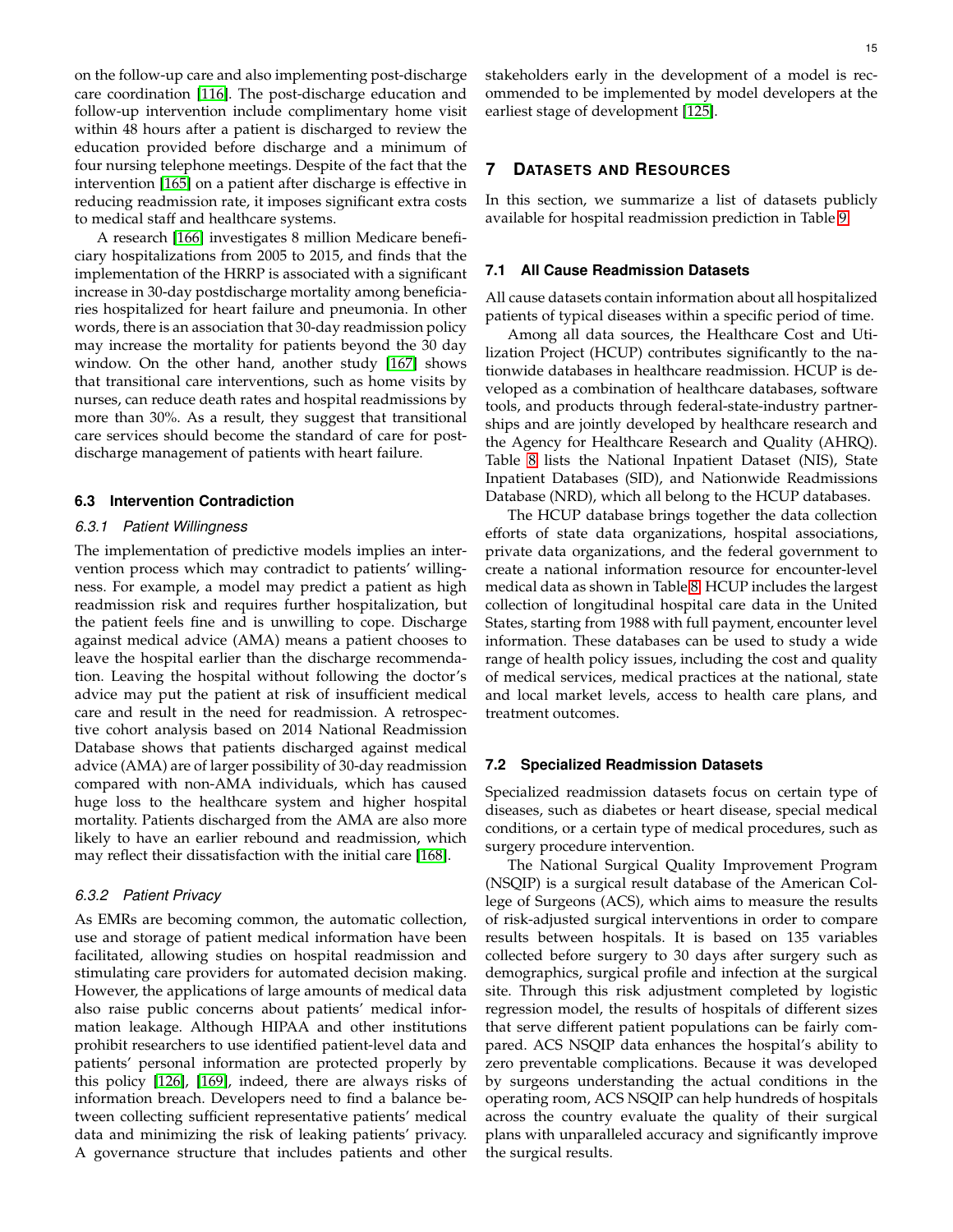## TABLE 8: HCUP Databases

<span id="page-15-5"></span>

| Dataset                                                                                                                                                                 | Description                                                                                                                               | #<br>οf                           |
|-------------------------------------------------------------------------------------------------------------------------------------------------------------------------|-------------------------------------------------------------------------------------------------------------------------------------------|-----------------------------------|
|                                                                                                                                                                         |                                                                                                                                           | records                           |
| National<br>(Nationwide)<br>Sample<br>Inpatient<br>(NIS)<br>https://www.hcup-us.ahrq.gov/<br>db/nation/nis/nisdbdocumen<br>tation.jsp<br>Kids' Inpatient Database (KID) | U.S. regional and national<br>estimates of inpatient uti-<br>lization, access, charges,<br>quality, and outcomes<br>The largest publicly- | 7<br>million<br>each<br>year<br>3 |
| https://www.hcup-us.ahrq.gov/<br>db/nation/kid/kiddbdocumen<br>tation.jsp                                                                                               | available<br>all-payer<br>pediatric inpatient care<br>database in the US                                                                  | million<br>each<br>year           |
| Nationwide<br>Ambulatory<br>Sample<br>(NASS)<br>Surgery<br>https://www.hcup-us.ahrq.gov/<br>db/nation/nass/nassdbdocumen<br>tation.jsp                                  | The largest all-payer am-<br>bulatory surgery database<br>in the United States                                                            | 9.9<br>million<br>each<br>year    |
| Nationwide<br>Emergency<br>(NEDS)<br>Sample<br>Department<br>https://www.hcup-us.ahrq.gov/<br>db/nation/neds/nedsdbdocumen<br>tation.jsp                                | The largest all-payer emer-<br>gency department (ED)<br>database in the United<br><b>States</b>                                           | 30<br>million<br>each<br>year     |
| Nationwide<br>Readmis-<br>Database<br>(NRD)<br>sions<br>https://www.hcup-us.ahrq.gov/<br>db/nation/nrd/nrddbdocumen<br>tation.jsp                                       | Support various types of<br>analyses of national read-<br>mission rates for all pa-<br>tients                                             | 18<br>million<br>each<br>year     |
| State Inpatient Databases (SID)<br>https://www.hcup-us.ahrq.gov/<br>db/state/siddbdocumen<br>tation.jsp                                                                 | Inpatient<br>discharge<br>records from community<br>hospitals in that State                                                               | State-<br>specific                |
| Ambulatory Surgery<br>State<br>and Services Databases (SASD)<br>https://www.hcup-us.ahrq.gov/<br>db/state/sasddbdocumen<br>tation.jsp                                   | Encounter-level data for<br>ambulatory surgeries and<br>may also include various<br>types of outpatient ser-<br>vices                     | State-<br>specific                |
| Emergency<br>Depart-<br>State<br>ment Databases<br>(SEDD)<br>https://www.hcup-us.ahrq.gov/<br>db/state/sedddbdocumen<br>tation.jsp                                      | Emergency visits<br>at<br>hospital-affiliated<br>emergency<br>dept.<br>(EDs) not resulting<br>in<br>hospitalization                       | State-<br>specific                |

### **7.3 Data Fields Related to Readmission**

## *7.3.1 Dataset Statistics*

Table [9](#page-16-17) includes simple statistics and brief features of the dataset. The type of patient indicates whether the dataset is collected from all causes or from specific cohorts. Population specifies the patient groups, and number of patients/admissions specify the dataset size. Because some patients may return to hospital (readmission) for multiple times, the number of patients and number of readmission often vary for each dataset.

### *7.3.2 Patient Information*

The check boxes in Table [9](#page-16-17) list whether a dataset has patient information includes demographics (Demo), patient clinical information (CL) and healthcare utilization (HC). Patients age, gender, insurance information, marital status, education, medical history, income etc, are considered as demographics. Clinical information including patients' inhospital information such as the treatment he/she received, lab values are categorized into patient information. The last part of patient information is the healthcare utilization, which consists of patients' length of stay in the hospital, admission and discharge date, medical notes etc.

## *7.3.3 Hospital Information*

Hospital information (Hosp) specifies whether the dataset has information about the hospitals to which patients were admitted. In most cases, such hospital information includes

hospital teaching status, location (rural/urban), hospital ownership (private/public), hospital bed sizes, and the annually hospital total discharges *etc*.

# **8 DISCUSSION**

# **8.1 Summary of Data & Model Challenge Solutions**

Data and model challenges represent the two most critical factors for predictive modeling of hospital readmission. In Table [10,](#page-16-18) we outline strength and weakness of solutions proposed to address these two types of challenges. Indeed, no single approach can perfectly address both challenges, and an effective solution should be customized based on the real-world domain settings.

# **8.2 Future Research**

This survey opens many opportunities for future study. First, our taxonomy organizes challenges into two main categories (data challenges *vs.* model challenges). Health and medical domains typically rely on specific measures, in addition to common measures, such as accuracy, AUC value etc. Therefore, other challenges, such as performance metrics, may also be considered for future research. Second, our survey emphasizes on academic publications, yet many commercial systems are available and they are focused on the system and engineering aspects of the problem. Third, we are focused on the English literature, and inherently overlooked high-quality publications from non-English venues.

### **9 CONCLUSIONS**

In this paper, we provided a comprehensive review of predictive models for hospital readmission. The survey first proposes a taxonomy to summarize challenges into four main categories: (1) data imbalance, locality and privacy; (2) data variety and complexity; (3) model interpretability; and (4) model implementation. We further organized challenges into subgroups in which the main problems of these challenges, the hindrance to hospital readmission prediction research, and improvement or solutions are discussed. Popular predictive model types, according to methods used, and public available datasets for hospital readmission prediction are summarized to provide materials for creative modeling approaches. The survey, including summary and analysis, not only provides a thorough understanding of existing challenges and methods in this field, but also lists available resources to advance the research for accurate hospital readmission prediction and modelling.

## <span id="page-15-0"></span>**REFERENCES**

- [1] Hospital readmissions. https://www.[americashealthrankings](https://www.americashealthrankings.org/explore/senior/measure/hospital_readmissions_sr/state/ALL).org/explore/senior/
- <span id="page-15-1"></span>[measure/hospital](https://www.americashealthrankings.org/explore/senior/measure/hospital_readmissions_sr/state/ALL)\_readmissions\_sr/state/ALL.
- [2] H. Felix, B. Seaberg, Z. Bursac *et al.*, "Why do patients keep coming back? Results of a readmitted patient survey." *Soc Work Health Care*, vol. 54, no. 1, pp. 1–15, 2016.
- <span id="page-15-2"></span>[3] A. Forster, H. Murff, J. Peterson *et al.*, "The incidence and severity of adverse events affecting patients after discharge from the hospital." *Ann Intern Med*, vol. 138, no. 3, p. 161, 2003.
- <span id="page-15-3"></span>[4] A. Forster *et al.*, "Adverse events among medical patients after discharge from hospital." *CMAJ*, vol. 170, no. 3, p. 345, 2004.
- <span id="page-15-4"></span>[5] L. Wier, M. Barrett, C. Steiner, and H.Jiang, *All-Cause Readmissions by Payer and Age, 2008: Statistical Brief #115*. Agency for Healthcare Research and Quality (US), Rockville (MD), 2006.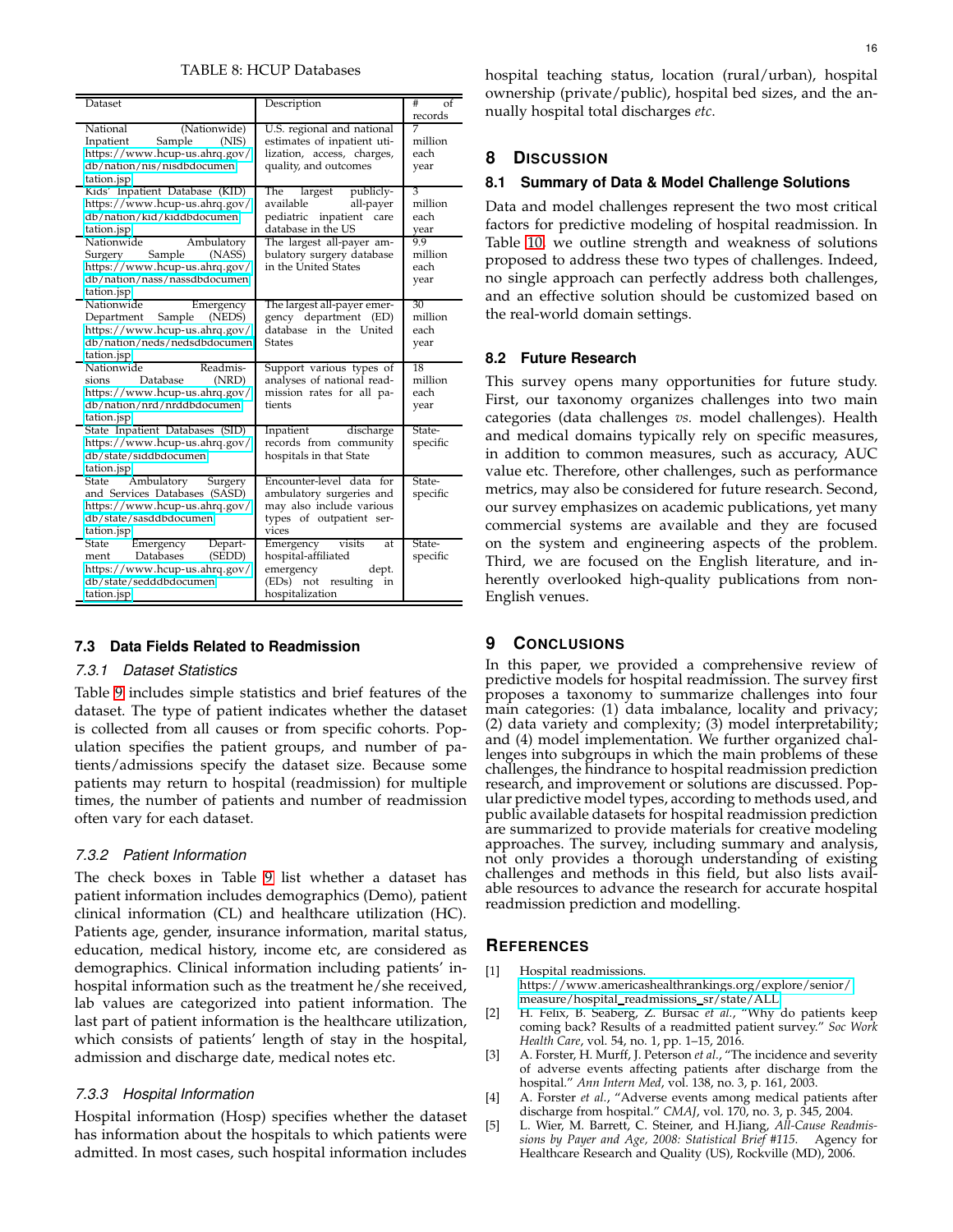<span id="page-16-17"></span>TABLE 9: Public datasets used for hospital readmission prediction (Demographics (Demo.), Hospital Information (Hosp.), Clinical Information (CL), Healthcare utilization (HC)

| Dataset & Paper                                              | Type            | Population   | #of patients | #of admin. | Demo.    | Hosp.        | CL. | HC.      |
|--------------------------------------------------------------|-----------------|--------------|--------------|------------|----------|--------------|-----|----------|
| Medicare Provider Analysis & Review (MedPAR) [6], [73]       | All cause       | Medicare     | 10E5         | <b>NA</b>  |          | ٠            | ✓   |          |
| Medicare Current Beneficiary Survey (MCBS) [158]             | All cause       | Medicare     | 10E5         | <b>NA</b>  |          | ٠            |     |          |
| Health Care's Enterprise Data Warehouse (EDW) [29]           | All cause       | $18+$        | 10E5         | <b>NA</b>  |          | v            | √   |          |
| Cerner's Millennium® EHR software system [29]                | All cause       | <b>NA</b>    | 10E5         | <b>NA</b>  | Х        | X            |     | X        |
| New Zealand National Minimum Dataset [30], [87]              | All cause       | All patients | 10E5         | <b>NA</b>  | $\times$ | $\times$     | √   | $\times$ |
| National Inpatient Dataset (NIS) [32]                        | All cause       | All patients | 10E5         | <b>NA</b>  |          | v            | ✓   |          |
| State Inpatient DB (SID) [33], [50], [68], [75], [76], [145] | All cause       | All patients | 10E5         | <b>NA</b>  |          | X            |     |          |
| Nationwide Readmissions Database (NRD) [84]                  | All cause       | All patients | 10E5         | NA         |          | v            |     |          |
| Resource and Patient Management System (RPMS) [45]           | All cause       | All patients | 10E5         | <b>NA</b>  |          | ×            |     |          |
| Nationally Rep. Health and Retirement Study (HRS) [47]       | All cause       | $50+$        | 20000        | <b>NA</b>  |          | X            |     | ×        |
| Queensland Hosp. Admit. Patient Data (QHAPDC) [62]           | All cause       | All patients | 10E5         | <b>NA</b>  |          | X            |     | X        |
| MIMIC III database [92]                                      | All cause       | $16+$        | 38,597       | 49,785     |          | X            |     |          |
| MIMIC II database [81]                                       | All cause       | $16+$        | 26,000       | <b>NA</b>  |          | X            |     |          |
| Cerner Health Facts database [100]                           | All cause       | All patients | 17,880,231   | 74,036,643 |          | $\mathbf{v}$ | √   |          |
| Natl. Surgical Quality Imp. Program [42], [58], [106]        | Surgery         | All patients | <b>NA</b>    | <b>NA</b>  | v        | √            | √   |          |
| PREVENT III database [60]                                    | Limb ischemia   | $18+$        | 1404         | 24.4%      |          | $\times$     | ✓   | ✓        |
| WHICH? Trial [94]                                            | Heart Failure   | $18+$        | 280          | 13%        |          | ×            | ✓   |          |
| UCI Machine Learning Repository"Diabetes-130US" [9]          | <b>Diabetes</b> | All patients | <b>NA</b>    | 69,984     |          | X            | ✓   |          |

TABLE 10: Summary of strength vs. weakness of methods addressing data & model challenges

<span id="page-16-18"></span>

| Challenges       | Solutions                           | Strengths                                               | Weaknesses                                           |  |  |
|------------------|-------------------------------------|---------------------------------------------------------|------------------------------------------------------|--|--|
|                  | Sampling approaches                 | low cost, high understandability                        | low representativeness                               |  |  |
|                  | Cost-sensitive learning             | can integrate medical costs in modeling                 | time-consuming finding accurate loss function        |  |  |
|                  | Ensemble learning                   | better performance than single classifier               | time-consuming with large medical record             |  |  |
|                  | Federated learning                  | better patient privacy protection                       | expensive communication                              |  |  |
|                  | Singular features                   | high representative features can be used                | sparse, may ignore some informative features         |  |  |
| Data challenges  | Hybrid features                     |                                                         |                                                      |  |  |
|                  | Embedding features                  | dense features with low dimensionality                  | hard to understand feature meaning                   |  |  |
|                  | Disease specific prediction         |                                                         | not applicable to different disease types prediction |  |  |
|                  | Gender-specific prediction          | provide better predictions for targeted patients        |                                                      |  |  |
|                  | Race, ethnicity-specific prediction |                                                         |                                                      |  |  |
|                  | All-cause prediction                | rich data from all disease types                        | less accurate than domain-specific models            |  |  |
|                  | Simple transparent models           | simple, easy to understand                              | less accurate                                        |  |  |
| Model challenges | Hybrid transparent models           | high interpretability                                   | large computational requirement                      |  |  |
|                  | Feature selection                   | important, indicative clinical features can be selected | do not guarantee improved performance                |  |  |
|                  | Feature learning                    |                                                         |                                                      |  |  |
|                  | Feature regularization models       | fair weight values distribution                         | can not select groups of correlated features         |  |  |
|                  | Feature topic models                |                                                         |                                                      |  |  |

- <span id="page-16-0"></span>[6] T. Tsai, E. Orav, and K. Joynt, "Disparities in Surgical 30-Day Readmission Rates for Medicare Beneficiaries by Race and Site of Care." *Annals of Surgery*, vol. 259, no. 6, p. 1086–1090, 2014.
- <span id="page-16-1"></span>[7] M. Bailey *et al.* Characteristics of 30-day all-cause hospital readmissions, 2010-2016. https://www.ahrq.[gov/sites/default/files/wysiwyg/data/](https://www.ahrq.gov/sites/default/files/wysiwyg/data/infographics/readmission-rates.pdf)

[infographics/readmission-rates](https://www.ahrq.gov/sites/default/files/wysiwyg/data/infographics/readmission-rates.pdf).pdf.

- <span id="page-16-2"></span>[8] S. Damery and G. Combes, "Evaluating the predictive strength of the LACE index in identifying patients at high risk of hospital readmission following an inpatient episode: a retrospective cohort study." *BMJ Open*, vol. 7, no. 7, p. e016921, 2017.
- <span id="page-16-3"></span>[9] K. Hempstalk and D. Mordaunt, "Improving 30-day readmission risk predictions using machine learning," *Health Informatics New Zealand (HiNZ) Conference 2016*, 2016.
- <span id="page-16-16"></span>[10] J. Donze, M. Williams, E. Robinson *et al.*, "International validity of the hospital score to predict 30-day potentially avoidable hospital readmissions," *JAMA Internal Medicine*, vol. 176, 2016.
- <span id="page-16-4"></span>[11] L. Low, N. Liu, M. Ong *et al.*, "Performance of the lace index to identify elderly patients at high risk for hospital readmission in singapore," *Medicine*, vol. 96, no. 19, p. e6728, 2017.
- [12] M. Hakim *et al.*, "Performance of the lace index to predict 30 day hospital readmissions in patients with chronic obstructive pulmonary disease," *Clin. Epidemiol.*, vol. 10, pp. 51–59, 2017.
- <span id="page-16-11"></span>[13] J. Donze, D. Aujesky, D. Williams, and J. Schnipper, "Potentially Avoidable 30-Day Hospital Readmissions in Medical Patients Derivation and Validation of a Prediction Model." *JAMA Intern Med*, vol. 173, no. 8, pp. 632–638, 2013.
- <span id="page-16-5"></span>[14] S. Sushmita, G. Khulbe, A. Hasan *et al.*, "Predicting 30-day risk and cost of "all-cause" hospital readmissions," *AAAI Workshop: Expanding the Boundaries of Health Informatics Using AI*, 2016.
- <span id="page-16-9"></span>[15] M. Jamei, A. Nisnevich, E. Wetchler, S. Sudat, and E. Liu,

"Predicting all-cause risk of 30-day hospital readmission using artificial neural networks," *PLOS ONE*, vol. 12, p. e0181173, 2017.

- <span id="page-16-6"></span>[16] S. Yu, F. Farooq, A. Esbroeck, G. Fung, V. Anand, and B. Krishnapuram, "Predicting readmission risk with institution-specific prediction models." *Artif Intell Med*, vol. 65, no. 2, pp. 89–96, 2015.
- [17] P. Cotter, V. Bhalla, S. Wallis, and R. Biram, "Predicting readmissions: Poor performance of the lace index in an older uk population," *Age and ageing*, vol. 41, pp. 784–9, 2012.
- <span id="page-16-10"></span>[18] X. Min, B. Yu, and F. Wang, "Predictive modeling of the hospital readmission risk from patients' claims data using machine learning: A case study on copd," *Scientific Reports*, vol. 9, p. 2362, 2019.
- <span id="page-16-7"></span>[19] G. Garrison, M. Mansukhani, and B. Bohn, "Predictors of thirtyday readmission among hospitalized family medicine patients," *J. of the Am. Board of Family Medicine*, vol. 26, pp. 71–77, 2013.
- <span id="page-16-12"></span>[20] R. Robinson and T. Hudali, "The HOSPITAL score and LACE index as predictors of 30 day readmission in a retrospective study at a university-affiliated community hospital." *PeerJ*, vol. 5, p. e3137, 2017.
- [21] E. Ritt and P. Nathan, "The identification of post-acute patients at risk for hospital readmission: Clinical implications of the LACE index." *Clinical Nursing Studies*, vol. 4, no. 3, 2016.
- <span id="page-16-8"></span>[22] L. Spiva, M. Hand, L. Vanbrackle, and F. Mcvay, "Validation of a predictive model to identify patients at high risk for hospital readmission," *J. for Healthc. Qual.*, vol. 38, no. 1, pp. 34–41, 2014.
- <span id="page-16-15"></span>[23] D. Morgan, B. Bame, P. Zimand *et al.*, "Assessment of machine learning vs standard prediction rules for predicting hospital readmissions," *JAMA Network Open*, vol. 2, p. e190348, 2019.
- <span id="page-16-14"></span>[24] A. Elixhauser, C. Steiner *et al.*, "Comorbidity measures for use with administrative data," *Medical care*, vol. 36, pp. 8–27, 1998.
- <span id="page-16-13"></span>[25] M. Charlson, P. Pompei, K. Ales *et al.*, "A new method of classify-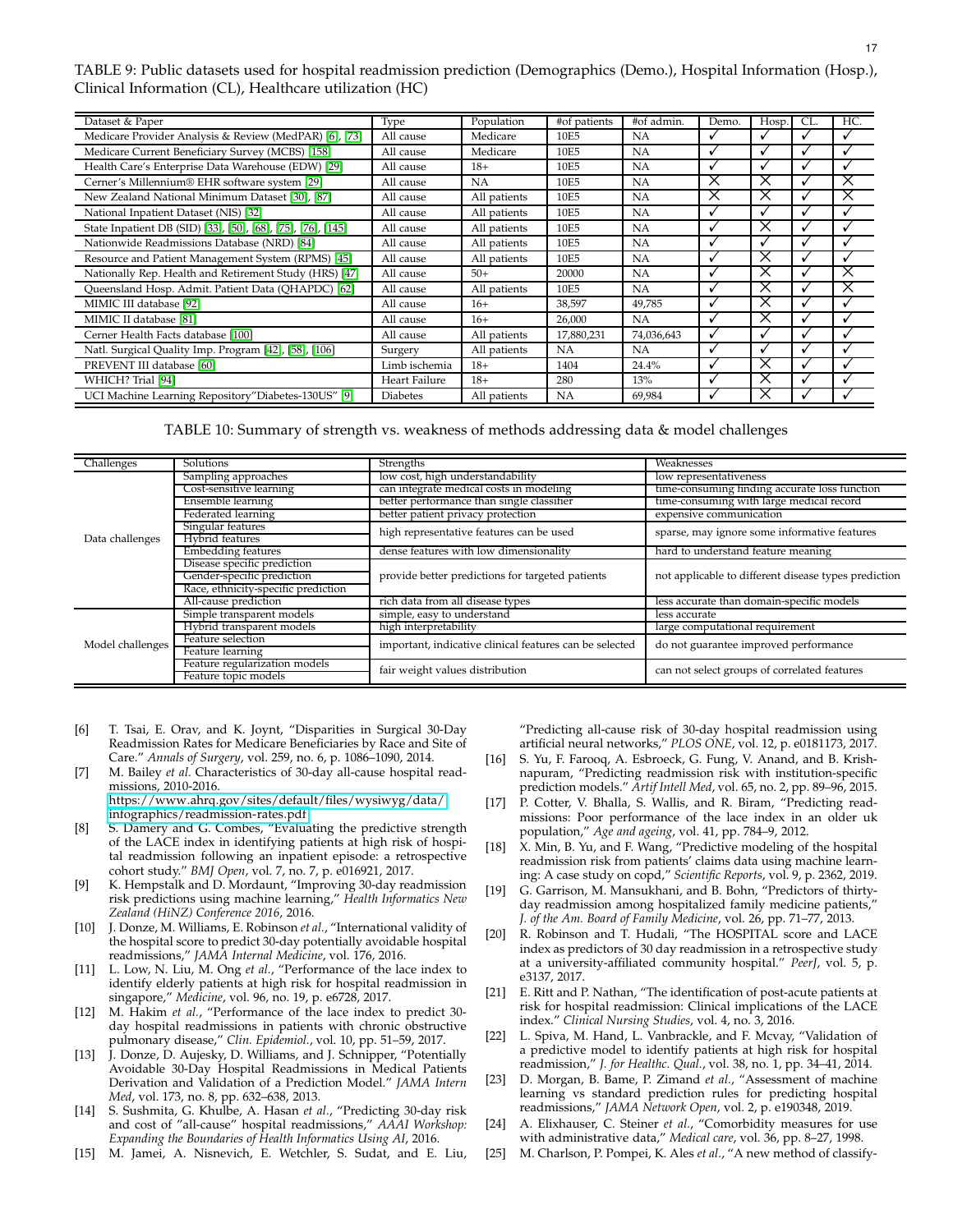ing prognostic comorbidity in longitudinal studies: development and validation." *J Chronic Dis*, vol. 40, no. 5, pp. 373–383, 1987.

- <span id="page-17-30"></span>[26] H. Quan, V. Sundararajan, P. Halfon *et al.*, "Coding algorithms for defining comorbidities in icd-9-cm and icd-10 administrative data," *Medical care*, vol. 43, pp. 1130–1139, 2005.
- <span id="page-17-5"></span>[27] C. Walraven, P. Austin *et al.*, "A modification of the elixhauser comorbidity measures into a point system for hospital death using administrative data," *Medical care*, vol. 47, pp. 626–33, 2009.
- <span id="page-17-6"></span>[28] C. Baechle, A. Agarwal, R. Behara, and X. Zhu, "A cost sensitive approach to predicting 30-day hospital readmission in copd patients," *2017 IEEE-EMBS BHI Conf.*, pp. 317–320, 2017.
- <span id="page-17-0"></span>[29] S. Choudhry, J.Li, D. Davis, C. Erdmann, R. Sikka, and B. Sutariya, "A public-private partnership develops and externally validates a 30-day hospital readmission risk prediction model." *Online J Public Health Inform*, vol. 5, no. 2, p. 219, 2013.
- <span id="page-17-32"></span>[30] R. Vaithianathan, N. Jiang, and T.Ashton, "A Model for Predicting Readmission Risk in New Zealand." Auckland University of Technology, Department of Economics, Tech. Rep., 2012.
- <span id="page-17-1"></span>E. Logue et al., "Admission Data Predict High Hospital Readmission Risk." *J Am Board Fam Med*, vol. 29, no. 1, pp. 50–59, 2016.
- <span id="page-17-3"></span>[32] K. Zolfaghar, N. Meadem, A. Teredesai *et al.*, "Big data solutions for predicting risk-of-readmission for congestive heart failure patients," *IEEE Intel. Conf. on Big Data*, pp. 64–71, 2013.
- <span id="page-17-24"></span>[33] M. Jovanovic, S. Radovanovic *et al.*, "Building interpretable predictive models for pediatric hospital readmission using tree-lasso logistic regression," *Artif. Intell. in Med.*, vol. 72, pp. 12–21, 2016.
- <span id="page-17-14"></span>[34] G. Garrison, P. Robelia, J. Pecina *et al.*, "Comparing performance of 30-day readmission risk classifiers among hospitalized primary care patients." *J. of Eva. in Clinical Practice*, vol. 23, 2016.
- [35] J. Pederson, S. Majumdar, M. Forhan, J. Johnson, and F. McAlister, "PROACTIVE Investigators. Current depressive symptoms but not history of depression predict hospital readmission or death after discharge from medical wards: a multisite prospective cohort study." *Gen Hosp Psychiatry*, vol. 39, pp. 80–85, 2016.
- <span id="page-17-29"></span>[36] C. Walraven, I. Dhalla, C. Bell *et al.*, "Derivation and Validation of an Index to Predict Early Death or Unplanned Readmission after Discharge from Hospital to the Community." *CMAJ*, vol. 33, no. 6, pp. 551–557, 2010.
- [37] C. Hebert, C. Shivade *et al.*, "Diagnosis-specific readmission risk prediction using electronic health data: a retrospective cohort study." *BMC Med Inform Decis Mak*, vol. 14, p. 65, 2014.
- <span id="page-17-25"></span>[38] E. Yian, H.Zhou, A. S. A *et al.*, "Early Hospital Readmission and Mortality Risk after Surgical Treatment of Proximal Humerus Fractures in a Community-Based Health Care Organization." *Perm J*, vol. 20, no. 1, pp. 47–52, 2016.
- <span id="page-17-4"></span>[39] G. Schaefer et al., "Evaluation of the Yale New Haven Readmission Risk Score for Pneumonia in a General Hospital Population." *Am J Med*, vol. 130, no. 9, p. 1107-1111, 2017.
- <span id="page-17-12"></span>[40] D. Krompass, C. Esteban, V. Tresp *et al.*, "Exploiting latent embeddings of nominal clinical data for predicting hospital readmission," KI - Künstliche Intelligenz, vol. 29, pp. 153-159, 2014.
- <span id="page-17-15"></span>[41] B. Ruiz, M. García, U. Aguirre, and C. C. Aguirre, "Factors predicting hospital readmissions related to adverse drug reactions, *European J. of clinical pharmacology*, vol. 64, no. 7, p. 715—722, 2008.
- <span id="page-17-34"></span>[42] L. Glance *et al.*, "Hospital readmission after noncardiac surgery the role of major complications," *JAMA surgery*, vol. 149, 2014.
- <span id="page-17-16"></span>[43] O. Hasan, D. Meltzer, S. Shaykevich *et al.*, "Hospital readmission in general medicine patients: a prediction model." *J Gen Intern Med*, vol. 25, no. 3, pp. 211–219, 2010.
- [44] C. Feudtner, J. Levin et al., "How well can hospital readmission be predicted in a cohort of hospitalized children? a retrospective, multicenter study," *Pediatrics*, vol. 123, pp. 286–293, 2009.
- <span id="page-17-33"></span>[45] C. King, S. Atwood, and M. Lozada, "Identifying risk factors for 30-day readmission events among American Indian patients with diabetes in the Four Corners region of the southwest from 2009 to 2016." *PLoS One*, vol. 13, no. 8, p. e0195476, 2018.
- [46] M. Tsuchihashi, H. Tsutsui et al., "Medical and socioenvironmental predictors of hospital readmission in patients with congestive heart failure," *American heart journal*, vol. 142, p. E7, 11 2001.
- <span id="page-17-21"></span>[47] M. Barnett, J. Hsu, and J. McWilliams, "Patient characteristics and differences in hospital readmission rates," *JAMA internal medicine*, vol. 175, 09 2015.
- [48] K. Erickson, W. Winkelmayer, G. Chertow *et al.*, "Physician visits and 30-day hospital readmissions in patients receiving hemodialysis," *J. of Am. Society of Nephrology : JASN*, vol. 25, 2014.
- <span id="page-17-22"></span>[49] M. Shulan *et al.*, "Predicting 30-day all-cause hospital readmissions," *Health care manag. sci.*, vol. 16, no. 2, pp. 167–175, 2013.
- <span id="page-17-8"></span>[50] K. Zhu, Z. Lou, J. Zhou *et al.*, "Predicting 30-day Hospital Readmission with Publicly Available Administrative Database. A Conditional Logistic Regression Modeling Approach." *Methods Inf Med*, vol. 54, no. 6, pp. 560–567, 2015.
- <span id="page-17-11"></span>[51] M. McGirt *et al.*, "Prediction model for outcome after lowback surgery: individualized likelihood of complication, hospital readmission, return to work, and 12-month improvement in functional disability." *Neurosurg Focus*, vol. 39, no. 6, p. E13, 2015.
- [52] R. Wallmann, J. Llorca *et al.*, "Prediction of 30-day cardiac-relatedemergency-readmissions using simple administrative hospital data." *Int J Cardiol*, vol. 164, no. 2, pp. 193–200, 2013.
- <span id="page-17-26"></span>[53] E. Philbin *et al.*, "Prediction of hospital readmission for heart failure: development of a simple risk score based on administrative data." *J Am Coll Cardiol*, vol. 33, no. 6, pp. 1560–1566, 1999.
- <span id="page-17-28"></span>[54] J. Flythe, S. Katsanos, Y. Hu, A. Kshirsagar, R. Falk, and C. Moore, "Predictors of 30-day hospital readmission among maintenance hemodialysis patients: A hospitals perspective," *Clinical Journal of the American Society of Nephrology*, vol. 11, 2016.
- [55] J. Hamner and K. Ellison, "Predictors of hospital readmission after discharge in patients with congestive heart failure," *Heart & lung : the journal of critical care*, vol. 34, pp. 231–9, 2005.
- [56] P. Coventry, I. Gemmell, and C. Todd, "Psychosocial risk factors for hospital readmission in copd patients on early discharge services: A cohort study," *BMC pulm. med.*, vol. 11, p. 49, 2011.
- [57] M. Silverstein, H. Qin, S. Mercer *et al.*, "Risk factors for 30-day hospital readmission in patients >= 65 years of age." *Proc (Bayl Univ Med Cent)*, vol. 21, no. 4, pp. 363–372, 2008.
- <span id="page-17-35"></span>[58] M. Kassin, R. Owen, S. Perez *et al.*, "Risk factors for 30-day hospital readmission among general surgery patients." *J Am Coll Surg*, vol. 215, no. 3, pp. 322–330, 2012.
- [59] E. Graboyes, T. Liou, B. Nussenbaum, and J. Diaz, "Risk factors for unplanned hospital readmission in otolaryngology patients," *Otolaryngology–head and neck surgery*, vol. 149, pp. 562–571, 2013.
- <span id="page-17-36"></span>[60] J. Mcphee, L. Nguyen, K. Ho, C. Ozaki, M. Conte, and M. Belkin, "Risk prediction of 30-day readmission after infrainguinal bypass for critical limb ischemia," *Journal of vascular surgery*, vol. 57, 2013.
- [61] C. Baillie, C. VanZandbergen, G. Tait *et al.*, "The readmission risk flag: Using the electronic health record to automatically identify patients at risk for 30-day readmission," *Journal of hospital medicine*, vol. 8, no. 12, pp. 689–695, 2013.
- <span id="page-17-17"></span>[62] S. Howell, M. Coory, J. Martin, and S. Duckett, "Using routine inpatient data to identify patients at risk of hospital readmission," *BMC health services research*, vol. 9, p. 96, 2009.
- <span id="page-17-9"></span>[63] M. Almardini and Z. Ras, "A supervised model for predicting the risk of mortality and hospital readmissions for newly admitted patients," *23rd Intl. Sym. on Foundations of Intel. Sys. (ISMIS)*, 2017.
- <span id="page-17-13"></span>[64] H. Zhao, S. Tanner, S. Golden *et al.*, "Different sampling and modeling strategies affect analyses of readmission risk among diabetes patients," *Diabetes*, vol. 67, 2018.
- <span id="page-17-18"></span>[65] D. He, S. Mathews, A. Kalloo, and S. Hutfless, "Mining high dimensional claims data to predict early hospital readmissions, *J. of the American Medical Informatics Association*, vol. 21, 2013.
- <span id="page-17-19"></span>[66] J. Friedmann, G. Jensen *et al.*, "Predicting early nonelective hospital readmission in nutritionally compromised older adults." *Am J Clin Nutr*, vol. 65, no. 6, pp. 1714–1720, 1997.
- <span id="page-17-10"></span>[67] D. Bertsimas, J. Pauphilet *et al.*, "Predicting inpatient flow at a major hospital using interpretable analytics," *medRxiv*, 2020.
- <span id="page-17-20"></span>[68] L. Barker, A. Gruneir, K. Fung *et al.*, "Predicting psychiatric readmission: sex-specific models to predict 30-day readmission following acute psychiatric hospitalization," *Soc Psychiatry Psychiatr Epidemiol*, vol. 53, pp. 139–149, 2018.
- <span id="page-17-31"></span>[69] L. Lam *et al.*, "Gender differences in the rate of 30-day readmissions after percutaneous coronary intervention for acute coronary syndrome," *Womens Health Issues*, vol. 29, no. 1, pp. 17–22, 2018.
- <span id="page-17-27"></span>[70] R. Rodriguez-Gutierrez, J. Herrin *et al.*, "Racial and ethnic differences in 30-day hospital readmissions among us adults with diabetes," *JAMA Netw Open*, vol. 2, no. 10, p. e1913249, 2019.
- <span id="page-17-7"></span>[71] B. Kennedy, "Does race predict stroke readmission? an analysis using the truncated negative binomial model," *J Natl Med Assoc*, vol. 97, no. 5, p. 699–713, 2005.
- <span id="page-17-2"></span>[72] A. Hosseinzadeh, M. Izadi, A. Verma *et al.*, "Assessing the predictability of hospital readmission using machine learning," *Proc. AAAI Conf.*, pp. 1532–1538, 2013.
- <span id="page-17-23"></span>[73] S. Fisher, J. Graham, S. Krishnan, and K. Ottenbacher, "Predictors of 30-day readmission following inpatient rehabilitation for patients at high risk," *Physical therapy*, vol. 96, 2015.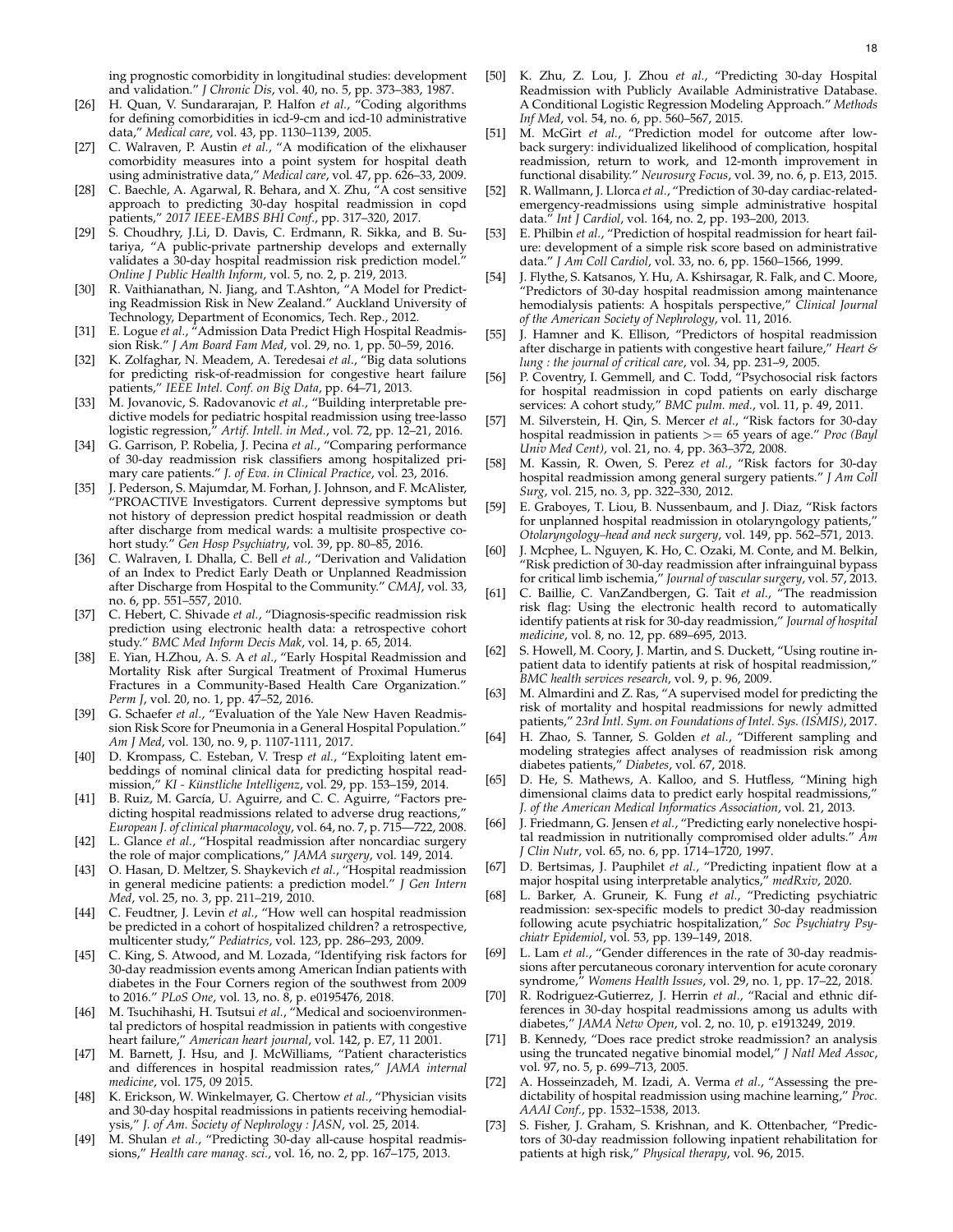- [74] N. Flaks-Manov, E. Srulovici, R. Yahalom *et al.*, "Preventing hospital readmissions: Healthcare providers' perspectives on "impactibility" beyond ehr 30-day readmission risk prediction," *J. of General Internal Medicine*, vol. 35, 2020.
- <span id="page-18-8"></span>[75] J. Hilbert, S. Zasadil *et al.*, "Using decision trees to manage hospital readmission risk for acute myocardial infarction, heart failure, and pneumonia," *Appl Health Econ Hea*, vol. 12, 2014.
- <span id="page-18-9"></span>[76] M. Vukicevic, S. Radovanovicand, A. Kovacevic, S. G, and Z. Obradovic, "Improving hospital readmission prediction using domain knowledge based virtual examples," *Lecture Notes in Business Information Processing*, vol. 224, pp. 695–706, 2015.
- <span id="page-18-10"></span>[77] P. Wolff, M. Graña, S. Ríos, and M. Yarza, "Machine learning readmission risk modeling: A pediatric case study," *BioMed Research International*, vol. 2019, pp. 1–9, 2019.
- <span id="page-18-17"></span>[78] A. D. A. Dey, G. Kao, and C. Low, "Modeling biobehavioral rhythms with passive sensing in the wild: A case study to predict readmission risk after pancreatic surgery," *Proc. of the ACM on Interac., Mobile, Wearable & Ubiquitous Tech.*, vol. 3, pp. 1–21, 2019.
- <span id="page-18-12"></span>[79] R. Duggal, S. Shukla, S. Chandra *et al.*, "Predictive risk modelling for early hospital readmission of patients with diabetes in India." *Int J Diabetes Dev Ctries*, vol. 36, pp. 519–528, 2016.
- <span id="page-18-38"></span>[80] K. Shameer, K. Johnson, A. Yahi *et al.*, "Predictive modeling of hospital readmission rates using electronic medical record0wide machine learning: A case study using mount sinai heart failure cohort," *Pac Symp Biocomput*, vol. 22, pp. 276–287, 2017.
- <span id="page-18-11"></span>[81] Y. Luo and A. Rumshisky, "Interpretable topic features for posticu mortality prediction," *AMIA Annual Symposium Proc.*, vol. 2016, pp. 827–836, 2017.
- <span id="page-18-13"></span>[82] K. Zolfaghar *et al.* (2013) Predicting risk-of-readmission for congestive heart failure patients: A multi-layer approach. [Online]. Available: https://arxiv.[org/abs/1306](https://arxiv.org/abs/1306.2094v1).2094v1
- <span id="page-18-34"></span>[83] M. Mazurowski, P. Habas, J. Zurada *et al.*, "Training neural network classifiers for medical decision making: The effects of imbalanced datasets on classification performance," *Neural Networks*, vol. 21, pp. 427–436, 2008.
- <span id="page-18-43"></span>[84] W. Liu, K. Singh, A. Ryan *et al.*, "Predicting 30-day hospital readmissions using artificial neural networks with medical code embedding," *PLoS One*, vol. 15, no. 4, 2020.
- <span id="page-18-44"></span>[85] E. Choi, T. Bahadori *et al.*, "Multi-layer representation learning for medical concepts," *Workshop track - ICLR*, pp. 1495–1504, 2016.
- <span id="page-18-14"></span>[86] P. Chen, W. Dong, J. Wang *et al.*, "Interpretable clinical prediction via attention-based neural network," *BMC Med Inform Decis Mak*, vol. 20, no. Suppl 3, p. 131, 2020.
- <span id="page-18-15"></span>[87] J.Futoma, J. Morris, and J. Lucas, "A comparison of models for predicting early hospital readmissions." *J Biomed Inform*, vol. 56, pp. 229–238, 2015.
- <span id="page-18-45"></span>[88] L. Turgemanand *et al.*, "A mixed-ensemble model for hospital readmission." *Artif. Intell. in Med.*, vol. 72, pp. 72–88, 2016.
- <span id="page-18-18"></span>[89] S. Jiang, K. Chin, G. Qu, and K. Tsui, "An integrated machine learning framework for hospital readmission prediction." *Knowledge-Based Systems*, vol. 146, pp. 73–90, 2018.
- <span id="page-18-19"></span>[90] A. Choudhury and C. Greene, "Evaluating Patient Readmission Risk: A Predictive Analytics Approach." *American Journal of Engineering and Applied Sciences*, vol. 11, no. 4, pp. 1320–1331, 2018.
- <span id="page-18-39"></span>[91] J. Zhang, S. Yoon, M. Khasawneh *et al.*, "Hospital readmission prediction using swarm intelligence-based support vector machines," *IIE Annual Conf. and Expo*, pp. 1522–1531, 2013.
- <span id="page-18-20"></span>[92] A. Junqueira *et al.*, "A machine learning model for predicting icu readmissions and key risk factors: analysis from a longitudinal health records," *Health and Technology*, vol. 9, pp. 297–309, 2019.
- <span id="page-18-16"></span>[93] T. Brisimi, R. Chen, T. Mela *et al.*, "Federated learning of predictive models from federated electronic health records," *Intl. J. of Informatics*, vol. 112, pp. 59–67, 2018.
- <span id="page-18-3"></span>[94] V. Betihavas, S. Frost, P. Newton *et al.*, "An Absolute Risk Prediction Model to Determine Unplanned Cardiovascular Readmissions for Adults with Chronic Heart Failure." *Heart, Lung and Circulation*, vol. 24, pp. 1068–1073, 2015.
- <span id="page-18-40"></span>[95] S. Bae, A. K. Dey, and C. A. Low, "Using passively collected sedentary behavior to predict hospital readmission," *Proc. of the ACM Intl. Joint Conf. on Pervasive and Ubiquitous Computing*, 2016.
- <span id="page-18-21"></span>[96] K. Yu and X. Xie, "Predicting hospital readmission: A joint ensemble-learning model," *IEEE Journal of Biomedical and Health Informatics*, vol. 24, pp. 447–456, 2020.
- <span id="page-18-22"></span>[97] H. Wang, Z. Cui, Y. Chen *et al.*, "Predicting hospital readmission via cost-sensitive deep learning," *IEEE/ACM Trans. on Computational Biology and Bioinformatics*, vol. 15, no. 6, pp. 1968–1978, 2018.
- <span id="page-18-23"></span>[98] A. Rumshisky, M. Ghassemi *et al.*, "Predicting early psychiatric readmission with natural language processing of narrative discharge summaries," *Translational Psychiatry*, vol. 6, no. e921, 2016.
- <span id="page-18-24"></span>[99] C. Xiao, T. Ma, A. Dieng, D. Blei, and F. Wang, "Readmission prediction via deep contextual embedding of clinical concepts." *PLoS One*, vol. 13, no. 4, p. e0195024, 2018.
- <span id="page-18-2"></span>[100] B. Reddy and D. Delen, "Predicting hospital readmission for lupus patients: An RNN-LSTM-based deep-learning methodology." *Comput Biol Med*, vol. 101, pp. 199–209, 2018.
- <span id="page-18-4"></span>[101] S. Golas, T. Shibahara, S. Agboola *et al.*, "A machine learning model to predict the risk of 30-day readmissions in patients with heart failure: A retrospective analysis of electronic medical records data," *BMC Med. Inform. Decis.*, vol. 18, p. 44, 12 2018.
- <span id="page-18-35"></span>[102] S. Jauhari, S. Shukla *et al.* (2020) Embpred30: Assessing 30-days readmission for diabetic patients using categorical embeddings. [Online]. Available: https://arxiv.[org/abs/2002](https://arxiv.org/abs/2002.11215).11215
- <span id="page-18-36"></span>[103] X. Zhu, J. Hurtado, and H. Tao, "Localized sampling for hospital re-admission prediction with imbalanced sample distributions," *Proc. of International Joint Conference on Neural networks*, 2017.
- <span id="page-18-42"></span>[104] A. Rajkomar, E. Oren et al., "Scalable and accurate deep learning for electronic health records," *npj Digital Medicine*, vol. 1, 2018.
- <span id="page-18-25"></span>[105] Z. Huo, H. Sundararajhan, N. Hurley *et al.*, "Sparse embedding for interpretable hospital admission prediction," *IEEE Eng Med Biol Soc*, vol. 2019, pp. 3438–3441, 2019.
- <span id="page-18-26"></span>[106] R. Merkow, M. Ju, J. Chung *et al.*, "Underlying reasons associated with hospital readmission following surgery in the united states," *JAMA*, vol. 313, pp. 483–95, 2015.
- <span id="page-18-37"></span>[107] L. Huang, A. Shea, H. Qian *et al.*, "Patient clustering improves efficiency of federated machine learning to predict mortality and hospital stay time using distributed electronic medical records,' *J. of Biomedical Informatics*, vol. 99, 2019.
- [108] C. Olson, S. Dey, V. Kumar *et al.*, "Clustering of elderly patient subgroups to identify medication-related readmission risks," *Intl. J. of Medical Informatics*, vol. 85, no. 1, pp. 43–52, 2016.
- <span id="page-18-41"></span>[109] S. Hao, Y. Wang, B. Jin *et al.*, "Development, Validation and Deployment of a Real Time 30 Day Hospital Readmission Risk Assessment Tool in the Maine Healthcare Information Exchange." *PLoS One*, vol. 10, no. 10, p. e0140271, 2015.
- <span id="page-18-27"></span>[110] J. Jiang, S. Hewner, and V. Chandola, "Hospital readmission prediction - applying hierarchical sparsity norms for interpretable models," *ArXiv*, vol. abs/1804.01188, 2018.<br>[111] R. Fornango *et al.* Project 6
- <span id="page-18-0"></span>Fornango *et al.* Project evaluation activity support of partnership for patients interim in support of partnership for patients interim<br>evaluation report, final. [Online]. Available: evaluation https://downloads.cms.[gov/files/cmmi/pfp-interimevalrpt](https://downloads.cms.gov/files/cmmi/pfp-interimevalrpt.pdf).pdf
- <span id="page-18-1"></span>[112] Hospital readmissions reduction program (hrrp). https://www.cms.[gov/Medicare/Medicare-Fee-for-Service-](https://www.cms.gov/Medicare/Medicare-Fee-for-Service-Payment/AcuteInpatientPPS/Readmissions-Reduction-Program)[Payment/AcuteInpatientPPS/Readmissions-Reduction-Program.](https://www.americashealthrankings.org/explore/senior/measure/hospital_readmissions_sr/state/ALL)
- <span id="page-18-5"></span>[113] M. McAdams-DeMarc, A.Law, M. Salter *et al.*, "Frailty and Early Hospital Readmission After Kidney Transplantation." *American Journal of Transplantation*, vol. 13, pp. 2091–2095, 2013.
- <span id="page-18-6"></span>[114] D. Kansagara, H. Englander, A. Salanitro *et al.*, "Risk Prediction Models for Hospital Readmission: A Systematic Review." *JAMA*, vol. 306, no. 15, pp. 1688–1698, 2011.
- <span id="page-18-7"></span>[115] B. Goldstein, A. Navar, M. Pencina, and J. Ioannidis, "Opportunities and challenges in developing risk prediction models with electronic health records data: a systematic review." *J Am Med Inform Assoc*, vol. 24, no. 1, pp. 198–208, 2017.
- <span id="page-18-28"></span>[116] E. Mahmoudi, N. Kamdar, N. Kim *et al.*, "Use of electronic medical records in development and validation of risk prediction models of hospital readmission: systematic review," *British Medical Journal (BMJ)*, 2020.
- <span id="page-18-29"></span>[117] Overview of the nationwide readmis-Available: https://www.hcup-us.ahrq.[gov/nrdoverview](https://www.hcup-us.ahrq.gov/nrdoverview.jsp).jsp
- <span id="page-18-30"></span>[118] Nis database documentation. https://www.hcup-us.ahrq.[gov/db/nation/nis/nisdb](https://www.hcup-us.ahrq.gov/db/nation/nis/nisdbdocumentation.jsp) [documentation](https://www.hcup-us.ahrq.gov/db/nation/nis/nisdbdocumentation.jsp).jsp.
- <span id="page-18-31"></span>[119] Z. Liu, W.Cao *et al.*, "Self-paced ensemble for highly imbalanced massive data classification," *CoRR*, vol. abs/1909.03500, 2019.
- <span id="page-18-32"></span>[120] C. Klabunde, D. Joseph, J. King *et al.*, "Vital Signs: Colorectal Cancer Screening Test Use—United States, 2012." Centers for Disease Control and Prevention, Tech. Rep., 2013.<br>Health, united states, 2012: With special
- <span id="page-18-33"></span>[121] Health, united states, 2012: With special feature on emergency care. https://www.cdc.[gov/nchs/data/hus/hus12](https://www.cdc.gov/nchs/data/hus/hus12.pdf).pdf